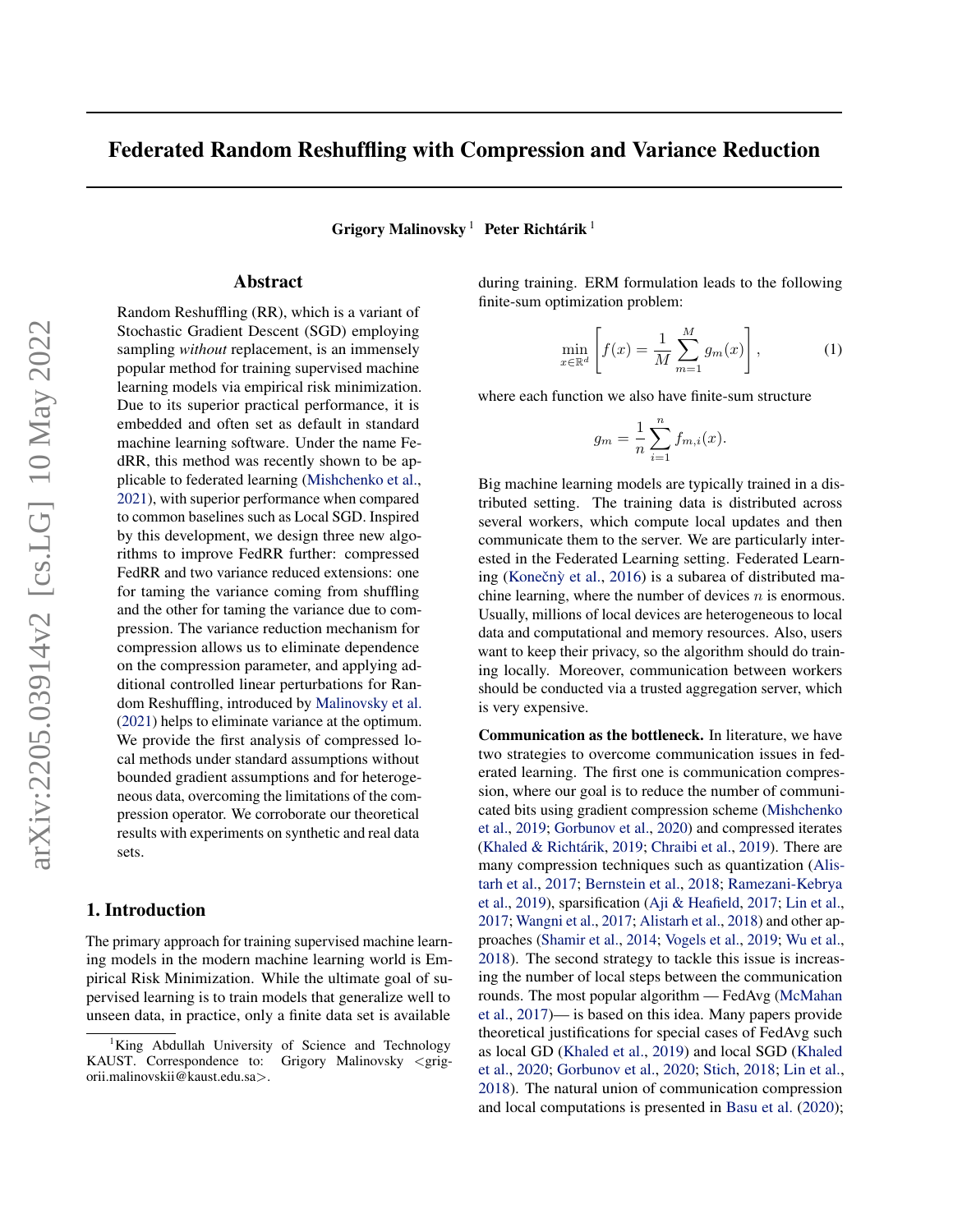[Haddadpour et al.](#page-7-0) [\(2021\)](#page-7-0). However, the theory provided in these papers is limited due to unrealistic assumptions.

Sampling without replacement. Stochastic first-order algorithms, in particular, have attracted much attention in the machine learning world. Of these, stochastic gradient descent (SGD) is perhaps the best known and the most basic. SGD has a long history [\(Robbins & Monro,](#page-8-0) [1951\)](#page-8-0) and is therefore well-studied and well-understood [\(Gower et al.,](#page-7-0) [2019\)](#page-7-0). However, methods based on data permutations [\(Bot](#page-7-0)[tou,](#page-7-0) [2009\)](#page-7-0), when data points are shuffled randomly and processed in order, without replacement, show better perfor-mance than SGD (Recht & Ré, [2013\)](#page-8-0). Also, this method has software implementation advantages since these methods are friendly to cache locality [\(Bengio,](#page-7-0) [2012\)](#page-7-0). The most popular model in this class is Random Reshuffling [\(Recht](#page-8-0) & Ré, [2012\)](#page-8-0). Shuffle-Once [\(Safran & Shamir,](#page-8-0) [2020\)](#page-8-0) uses a similar approach, but shuffling occurs only once, at the very beginning, before the training begins. Random Reshuffling and Shuffle-Once have a long history, and many theoretical works try to show the advantages of Random Reshuf-fling (Gürbüzbalaban et al., [2019;](#page-7-0) [Haochen & Sra,](#page-7-0) 2019; [Nagaraj et al.,](#page-8-0) [2019\)](#page-8-0) and Shuffle Once [\(Rajput et al.,](#page-8-0) [2020\)](#page-8-0).

Federated Random Reshuffling. Recent advances of [Mishchenko et al.](#page-8-0) [\(2020\)](#page-8-0) and providing extension for Federated Learning [\(Mishchenko et al.,](#page-8-0) [2021\)](#page-8-0) allow us to consider this technique as a particular variant of FedAvg with a fixed number of local computations and sampling without replacement.

Variance Reduction. Compression operators help to reduce the number of transmitted bits. However, at the same time, it starts to be a source of variance, which increases the neighborhood of the optimal solution. This variance can sufficiently slow down the algorithm. In order to overcome this challenge, we need to use a variance reduction mechanism. The idea of this approach is based on shifted compression operator, and firstly it was proposed for compressed gradients [\(Mishchenko et al.,](#page-8-0) [2019\)](#page-8-0). For compressed iterates, the variance reduction mechanism was proposed in [Chraibi et al.](#page-7-0) [\(2019\)](#page-7-0). Moreover, stochastic first-order methods become a source of variance due to their random nature. Hopefully, another variance reduction mechanism can help with this type of variance. There are many variancereduced methods which use sampling with replacement such as SVRG [\(Johnson & Zhang,](#page-7-0) [2013\)](#page-7-0), L-SVRG [\(Kovalev](#page-7-0) [et al.,](#page-7-0) [2020\)](#page-7-0),SAGA [\(Defazio et al.,](#page-7-0) [2014a\)](#page-7-0),SAG [\(Roux et al.,](#page-8-0) [2012\)](#page-8-0),Finito[\(Defazio et al.,](#page-7-0) [2014b\)](#page-7-0) etc. For permutationbased algorithms, we have only a few variance-reduced methods [\(Ying et al.,](#page-8-0) [2019;](#page-8-0) [Park & Ryu,](#page-8-0) [2020;](#page-8-0) [Mokhtari](#page-8-0) [et al.,](#page-8-0) [2018\)](#page-8-0). A recent paper of [Malinovsky et al.](#page-7-0) [\(2021\)](#page-7-0) introduced linear perturbation reformulation that allows getting better rates for variance reduced Random Reshuffling.

#### 2. Contributions

This section outlines our work's key contributions and offers explanations and clarifications regarding some of the development.

Compressed FedRR. We propose the first method, which combines three ideas: compression, local steps, and sampling without replacement. This method is compressed federated random reshuffling. The basic approach is to apply the compression operator to the iterates after each epoch and then aggregate compressed updates. Applying compression to the iterates can significantly worsen convergence properties. We prove the following rate:

$$
\mathbb{E}||x_T - x_*||^2 \le (1 - \gamma \mu)^{\frac{nT}{2}} \mathbb{E}||x_0 - x_*||^2
$$
  
+  $\frac{2\omega}{M} \frac{1}{\gamma \mu} \frac{1}{M} \sum_{m=1}^{M} ||x_{*,m}^n||^2$   
+  $\frac{2}{\mu} \left(1 + \frac{2\omega}{M}\right) \gamma^2 L \frac{1}{M} \sum_{m=1}^{M} \left( ||\nabla F_m(x_*)||^2 + \frac{n}{4} \sigma_{*,m}^2 \right)$ 

As we can see, we have a part with linear rate:  $(1 \gamma \mu$ <sup> $\frac{nT}{2} \mathbb{E} \|x_0 - x_*\|^2$ . Also there are three sources of variance</sup> in the optimum. The first one is  $\frac{2\omega}{M} \frac{1}{\gamma \mu} \frac{1}{M} \sum_{m=1}^{M} ||x_{*,m}^{n}||^2$ and it caused by compression. It is equal to zero only if  $\omega = 0$ . This term cannot be elimated by decreasing step-sizes strategies. The second term is  $\frac{2}{\mu} \left(1 + \frac{2\omega}{M}\right) \gamma^2 L \frac{1}{M} \sum_{m=1}^M \frac{n}{4} \sigma_{*,m}^2$ . This source of variance is caused by stochasticity of Random Reshuffling method. This variance can be decreased by decreasing step-sizes. The third term is  $\frac{2}{\mu} \left(1 + \frac{2\omega}{M}\right) \gamma^2 L \frac{1}{M} \sum_{m=1}^M \|\nabla F_m(x_*)\|^2$ . This source of variance is caused by heterogeneity of data. In other words, if we have the same optimum for all functions  $F_m(x)$ , we can get rid of this term. In heterogenious regime we need to use additional mechanism for controlling client drift such as SCAFFOLD [\(Karimireddy et al.,](#page-7-0) [2019\)](#page-7-0).

Variance-reduced Compressed FedRR. In the previous section, it was shown that using compressed iterates causes additional variance, which cannot be vanished by decreasing step-sizes strategies. Moreover, it forces us to have an additional assumption on the compression operator. We need to have very small compression parameter  $\omega \leq \frac{M\gamma\mu\epsilon}{\frac{2}{M}||x_{k,m}^n||^2}$ . In order to fix it, we propose Variance-reduced compressed FedRR (FedCRR-VR) that utilizes shifted compressed updates with learning shifts. The similar mechanism is used in [Mishchenko et al.](#page-8-0) [\(2019\)](#page-8-0) and [Gorbunov et al.](#page-7-0) [\(2020\)](#page-7-0).

Double Variance-reduced Compressed FedRR. We propose a modification of Variance-reduced Compressed Federated Random Reshuffling, which allows eliminating variance caused by stochasticity. We armed Variance-reduced Compressed FedRR with the linear permutation approach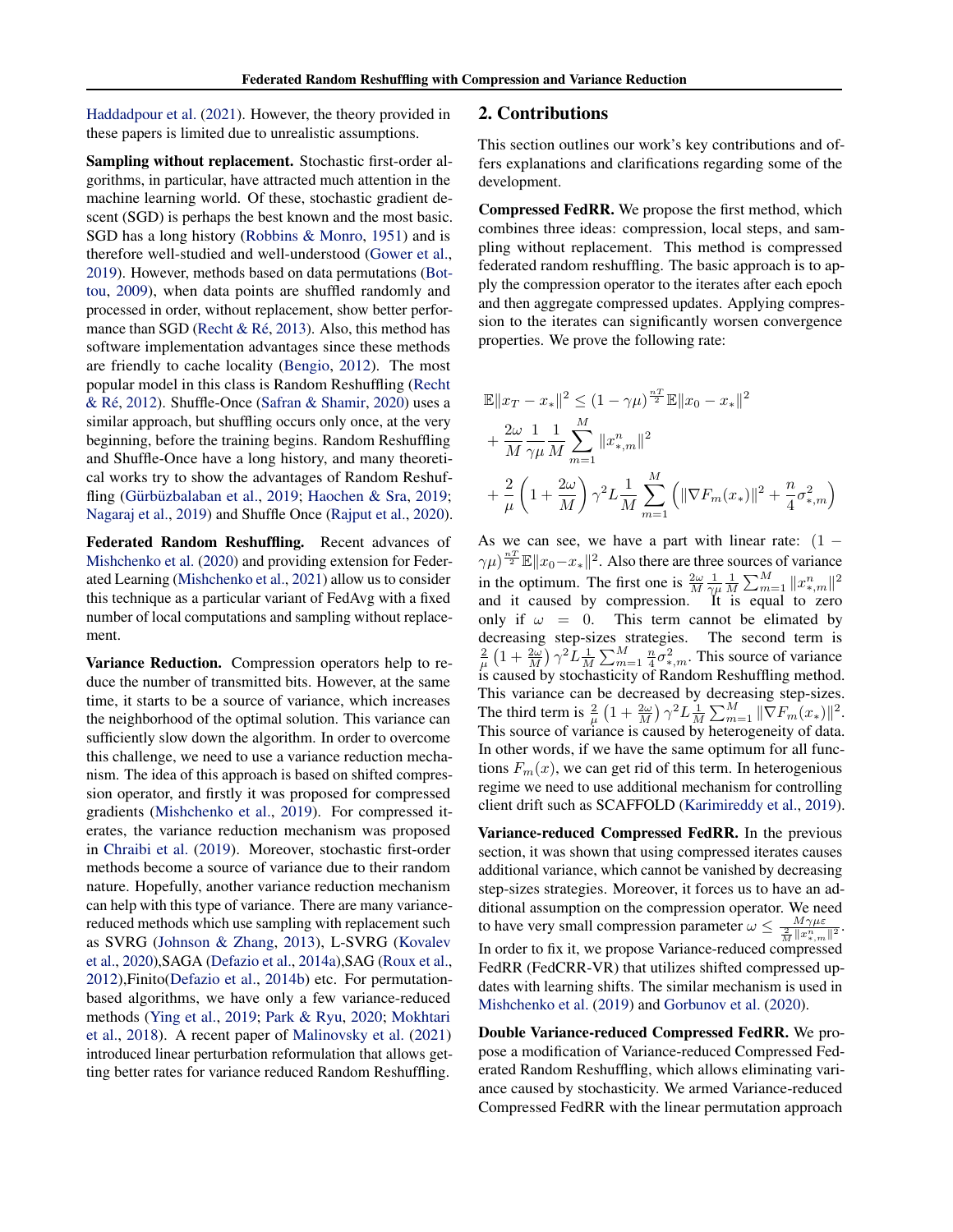<span id="page-2-0"></span>proposed by [Malinovsky et al.](#page-7-0) [\(2021\)](#page-7-0). Now we get both variance reduction mechanisms in one algorithm.

#### 3. Preliminaries

#### 3.1. L-smooth and  $\mu$ -strongly convex functions

Before introducing our convergence results, let us first formulate all concepts that we use throughout the paper. Firstly, we consider a class of  $mu$ -strongly convex and L-smooth functions.

Definition 1. *A differentiable function* f *is* µ*-strongly convex if*

$$
f(y) \ge f(x) + \nabla f(x)^{T} (y - x) + \frac{\mu}{2} \|y - x\|^{2}
$$

*for*  $\mu > 0$  *and all*  $x, y$ *.* 

Definition 2. *A differentiable function* f *is* L*-smooth if*

$$
f(y) \le f(x) + \nabla f(x)^{T} (y - x) + \frac{L}{2} \|y - x\|^{2}
$$

*for some*  $L > 0$  *and all*  $x, y$ *.* 

There is the first assumption that we use in all theorems.

Assumption 1. *Each*  $f_{m,i}$  *is*  $\mu$ *-strongly convex and*  $L$ *smooth.*

We also need to define Bregman divergence, which is often used in the analysis.

Definition 3. *The Bregman divergence with respect to* f *is* the mapping  $D_f : \mathbb{R}^d \times \mathbb{R}^d \to \mathbb{R}$  defined as follows:

$$
D_f(x,y) \stackrel{\text{def}}{=} f(x) - f(y) - \langle \nabla f(y), x - y \rangle.
$$

#### 3.2. Compression operator

In order to overcome communication issues, we apply a compression operator to the iterates. Now we are going to extend Federated Random Reshuffling using compression. Let us define the concept of compressors.

**Definition 4.** We say that a randomized map  $C : \mathbb{R}^d \to \mathbb{R}^d$ *is in class*  $\mathbb{B}^d(\omega)$  *if there exists a constant*  $\omega \geq 0$  *such that the following relations hold for all*  $x \in \mathbb{R}^d$ :

$$
\mathbb{E}[\mathcal{C}(x)] = x, \quad \mathbb{E}[\|\mathcal{C}(x)\|^2] \leq (\omega + 1)\|x\|^2.
$$

Assumption 2. *All compression operators are in class*  $\mathbb{B}^d(\omega)$ .

This class of compressor operators is classical in literature [\(Mishchenko et al.,](#page-8-0) [2019;](#page-8-0) [Horvath et al.,](#page-7-0) [2019;](#page-7-0) [Basu](#page-6-0) [et al.,](#page-6-0) [2020\)](#page-6-0).

#### 3.3. Random Reshuffling, Shuffle Once

In order to conduct analysis for sampling without replacement we need to establish specific notions. We sample a random permutation  $\{\pi_0, \pi_1, \ldots, \pi_{n-1}\}\$  of the set  $\{1, 2, \ldots, n\}$ , and proceed with *n* iterates of the form  $x_{t,m}^{i+1} = x_{t,m}^i - \gamma \nabla f_{m,\pi_i} (x_{t,m}^i)$  at each machine locally. We also consider option when we have only one random permutation, at the very beginning, and then algorithm uses this permutation during the whole process.

For a constant stepsize and a fixed permutation, we define intermediate limit point:

$$
x_*^i \stackrel{\text{def}}{=} x_* - \gamma \sum_{j=0}^{i-1} \nabla f_{\pi_j}(x_*) , \quad i = 1, \dots, n-1.
$$

To measure the closeness between  $x_*$  and  $x_*^n$  we use definition from [Mishchenko et al.](#page-8-0) [\(2021\)](#page-8-0) of Shuffling radius.

**Definition 5.** *For given a stepsize*  $\gamma > 0$  *and a random permutation*  $\pi$  *of*  $\{1, 2, \ldots, n\}$  *shuffling radius is defined by* 

$$
\sigma_{\text{rad}}^2 \stackrel{\text{def}}{=} \max_{i=1,\dots,n-1} \left[ \frac{1}{\gamma^2} \mathbb{E}_{\pi} \left[ D_{f_{\pi_i}} \left( x_*^i, x_* \right) \right] \right].
$$

We also need to define the most popular parameter for method's stochastisity.

Definition 6. *Variance at the optimum:*

$$
\sigma_*^2 \stackrel{\text{def}}{=} \frac{1}{n} \sum_{i=1}^n \left\| \nabla f_i \left( x_* \right) - \nabla f \left( x_* \right) \right\|^2.
$$

The shuffling radius for permutation-based algorithms is natural, and it is more convenient to work with this concept. However, we need to have an upper bound in terms of  $\sigma_*^2$ to compare different methods. To get an upper bound for shuffling radius, we need to use a lemma in [Mishchenko](#page-8-0) [et al.](#page-8-0) [\(2020\)](#page-8-0) that bounds variance of sampling without replacement.

**Theorem 1.** *For any stepsize*  $\gamma > 0$  *and any random permutation*  $\pi$  *of*  $\{1, 2 \ldots, n\}$  *we have* 

$$
\sigma_{\text{rad}}^2 \le \frac{L_{\text{max}}}{2} n \left( n \left\| \nabla f \left( x_* \right) \right\|^2 + \frac{1}{2} \sigma_*^2 \right)
$$

.

In case when we have only one node we obtain that  $\left\|\nabla f(x_*)\right\|^2 = 0$ . However, in multuple node case we will need this term.

#### 3.4. Lifted problem reformulation

Let us consider a bigger product space by introducing dummy variables and the constraint  $x_1 = x_2 = \ldots = x_M$ . We need to define regularizer for this reformulation:

$$
\psi(x_1,\ldots,x_M)=\begin{cases}\n0, & x_1=\cdots=x_M \\
+\infty, & \text{otherwise}\n\end{cases}
$$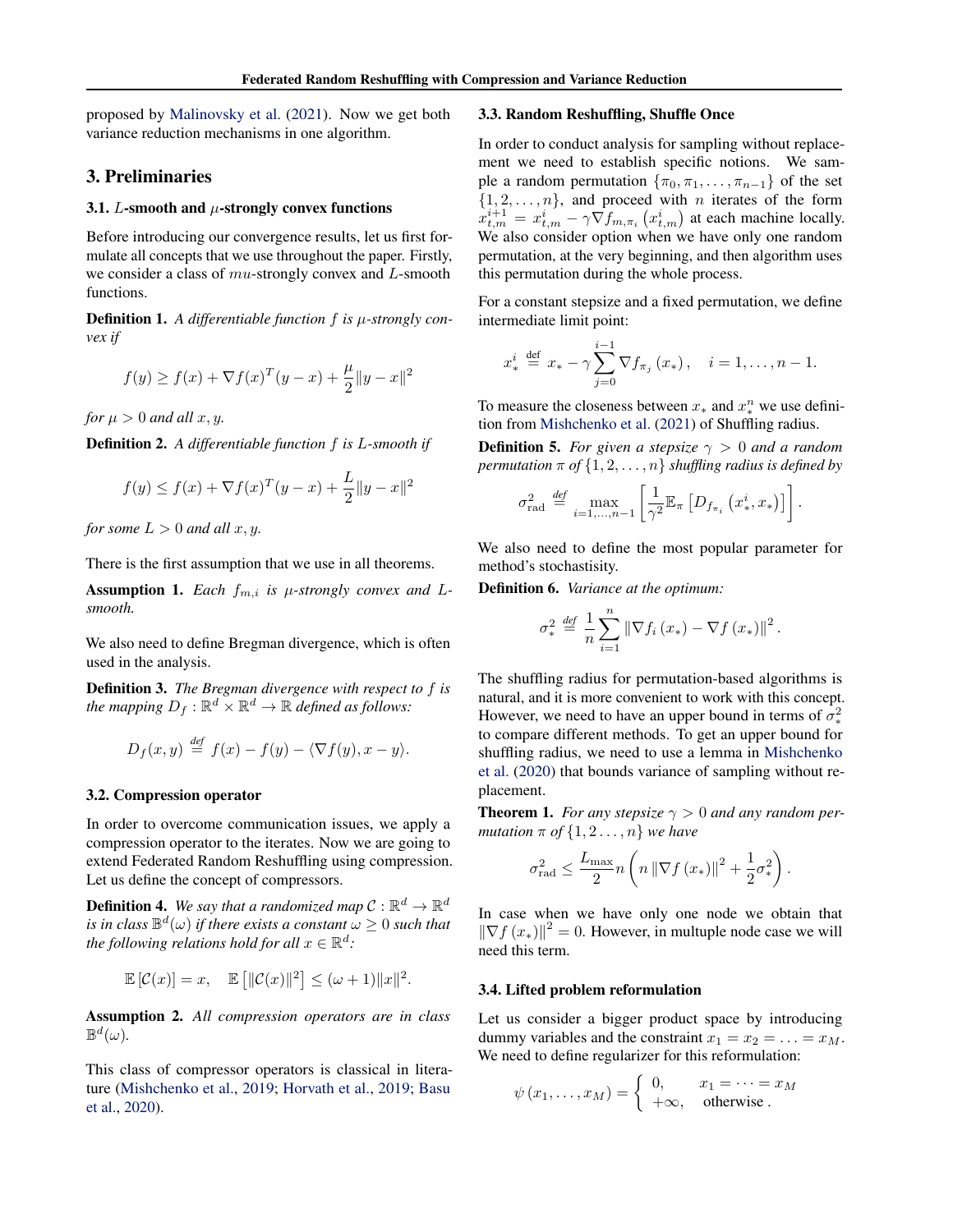| Feature                                    | Variance<br>reduction for<br>compression | Variance<br>reduction for<br>stochasticity | Variance<br>reduction for<br>client-drift | RR <sup>(1)</sup> | No additional<br>assumption | Communication complexity $(2)$                                                                                                                                                                                                    |
|--------------------------------------------|------------------------------------------|--------------------------------------------|-------------------------------------------|-------------------|-----------------------------|-----------------------------------------------------------------------------------------------------------------------------------------------------------------------------------------------------------------------------------|
| <b>OSPARSE</b><br>(Basu<br>et al., 2020)   | Х                                        | ✓                                          | $\checkmark$                              | x                 | $x^{(3)}$                   | $\mathcal{O}\left(\frac{\kappa(\omega+1)}{\sqrt{\varepsilon}}\right)$                                                                                                                                                             |
| FedCOMGATE<br>(Haddadpour et al.,<br>2021) |                                          | ✓                                          | $\checkmark$                              | x                 | $x^{(4)}$                   | $\tilde{\mathcal{O}}\left(\kappa(\frac{\omega}{M}+1)\right)$                                                                                                                                                                      |
| DIANA(Mishchenko<br>et al., 2019)          |                                          | X                                          | X                                         | x                 | ℐ                           | $O\left(\kappa \max\left\{V^0, \frac{(1-\alpha_p)\sigma^2}{\mu Ln \alpha_p}\right\} \frac{1}{\varepsilon}\right)$                                                                                                                 |
| FedCRR                                     | x                                        | X                                          | X                                         | ✓                 | $x^{(5)}$                   | $\kappa + \frac{\sqrt{\kappa}(\sigma_{cl} + \sigma_{st})}{\mu \sqrt{\varepsilon}}$<br>Õ<br>(6)                                                                                                                                    |
| FedCRR-VR                                  |                                          | X                                          | X                                         | √                 | ✓                           | $\frac{(\omega+1)\left(1-\frac{1}{\kappa}\right)^n}{\left(1-\left(1-\frac{1}{\kappa}\right)^n\right)^2}+\frac{\sqrt{\kappa}(\sigma_{cl}+\sigma_{st})}{\mu\sqrt{\varepsilon}}$<br>$\tilde{\mathcal{O}}$                            |
| FedCRR-VR-2                                |                                          | ✓                                          | Х                                         |                   | $X^{(7)}$                   | $\frac{(\omega+1)\left(1-\frac{1}{\kappa\sqrt{\kappa n}}\right)^{\tfrac{n}{2}}}{\left(1-\left(1-\frac{1}{\kappa\sqrt{\kappa n}}\right)^{\tfrac{n}{2}}\right)^2}+\frac{\sqrt{\kappa}(\sigma_{cl})}{\mu\sqrt{\varepsilon}}\ ,$<br>Õ |

<span id="page-3-0"></span>Table 1. Comparison of the main features of our algorithms and results with other methods with compression.

(1) Sampling without replacement (Random Reshuffling).

(2)  $\tilde{\mathcal{O}}$  notation ignores logarithmic factors.

(3) Bounded second moment:  $\mathbb{E} [||\nabla f_i(x)||_2^2] \leq G_1^2$ . Contractive compressor assumption:  $\mathbb{E} [||x - C(x)||_2^2] \leq (1 - \gamma) ||x||_2^2$  for  $\gamma \in (0,1]$ . (4) Assumption that for all  $x_1, \ldots, x_n \in \mathbb{R}^d$  the compressor C satisfies  $\mathbb{E}\left[\left\|\frac{1}{n}\sum_{i=1}^n\mathcal{C}(x_i)\right\|^2 - \left\|\mathcal{C}\left(\frac{1}{n}\sum_{i=1}^nx_i\right)\right\|^2\right] \leq G_2$ .

Classical compression operators like RandK and  $l_2$ -quantization on  $\mathbb{R}^d$  does not satisfy this condition. As counterexample we can set  $n=2$ and  $x_2 = -x_1 = t \cdot (1, 1, \dots, 1)^\top$  with arbitrary large  $t > 0$ .

(5) Small compression operator:  $\omega \leq \frac{M\gamma\mu\varepsilon}{\frac{2}{M}||x_{*,m}^{n}||^{2}}$ .

(6) Client drift:  $\sigma_{cl} = \frac{1}{M} \sum_{m=1}^{M} ||F_m(x_*)||$ , sum of local variances:  $\sum_{1}^{M} \frac{\sqrt{n}}{2} \sigma_{*,m}$ (7) Big data regime:  $n > \log \left( \frac{1}{1-\delta^2} \right) \left( \log \left( \frac{1}{1-\gamma \mu} \right) \right)^{-1}$ , where  $0 < \delta < 1$ .

Using this regularizer, we can establish the reformulated problem:

$$
\min_{x_1, ..., x_M \in \mathbb{R}^d} \frac{1}{nM} \sum_{m=1}^M F_m(x_m) + \psi(x_1, ..., x_M)
$$

$$
F_m(x) = \sum_{j=1}^n f_{mj}(x).
$$

We need to have an upper bound for the shuffling radius for this reformulated problem. First, we need to define the variance of the method's stochasticity in distributed case.

Definition 7. *The variance of local gradients:*

$$
\sigma_{m,*}^2 \stackrel{\text{def}}{=} \frac{1}{n} \sum_{j=1}^n \left\| \nabla f_{mj} \left( x_* \right) - \frac{1}{n} \nabla F_m \left( x_* \right) \right\|^2.
$$

Now we need to use a lemma from [\(Mishchenko et al.,](#page-8-0) [2021\)](#page-8-0) to bound shuffled radius for the reformulated problem:

**Lemma 1.** The shuffling radius  $\sigma_{rad}^2$  of lifted problem is *upper bounded by*

$$
\sigma_{\text{rad}}^2 \le L \sum_{m=1}^M \left( \left\| \nabla F_m \left( x_* \right) \right\|^2 + \frac{n}{4} \sigma_{m,*}^2 \right).
$$

We can see that there are two parts of variance. First one depends on the sum of local variances  $\sum_{m=1}^{M} \sigma_{m,*}^2$ .

The second part depends on sum of local gradient norms  $\sum_{m=1}^{M} \|\nabla F_m(x_*)\|^2$ . Both of these terms appear in analysis of local SGD [\(Khaled et al.,](#page-7-0) [2020\)](#page-7-0).

# 4. Compressed Federated Random **Reshuffling**

In this section, we propose a direct application of compressed iterates to federated Random Reshuflling. In this procedure server distributes the current point to workers, then each worker computes the full epoch according to its sampled permutation locally. After that, the final iterate  $x_{t,m}^n$  is compressed and transmitted to the server, where all updates are aggregated by taking the average.

Theorem 2. *Suppose that Assumption [2](#page-2-0) and Assumption [1](#page-2-0) hold. Additionally assume that compression parameter is sufficiently small:*  $\omega \leq \frac{M}{2}$  $1-(1-\gamma\mu)^{\frac{\hat{n}}{2}}$  $\frac{-(1-\gamma\mu)^{\frac{n}{2}}}{(1-\gamma\mu)^{\frac{n}{2}}}$ . If the stepsize satisfies  $\gamma \leq \frac{1}{L}$ , the iterates generated by FedCRR or FedCSO *(Algorithm [1\)](#page-4-0) satisfy*

$$
\mathbb{E} [||x_{t+1} - x_*||^2] \le (1 - \gamma \mu)^{\frac{nT}{2}} ||x_0 - x_*||^2
$$
  
+  $\frac{2}{\mu} \gamma^2 L_{\text{max}} \frac{1}{M} \sum_{m=1}^M (||F_m(x_*)||^2 + \frac{n}{4} \sigma_{*,m}^2)$   
+  $\frac{2\omega}{M} \frac{1}{\gamma \mu} \frac{1}{M} \sum_{m=1}^M ||x_{*,m}^n||^2.$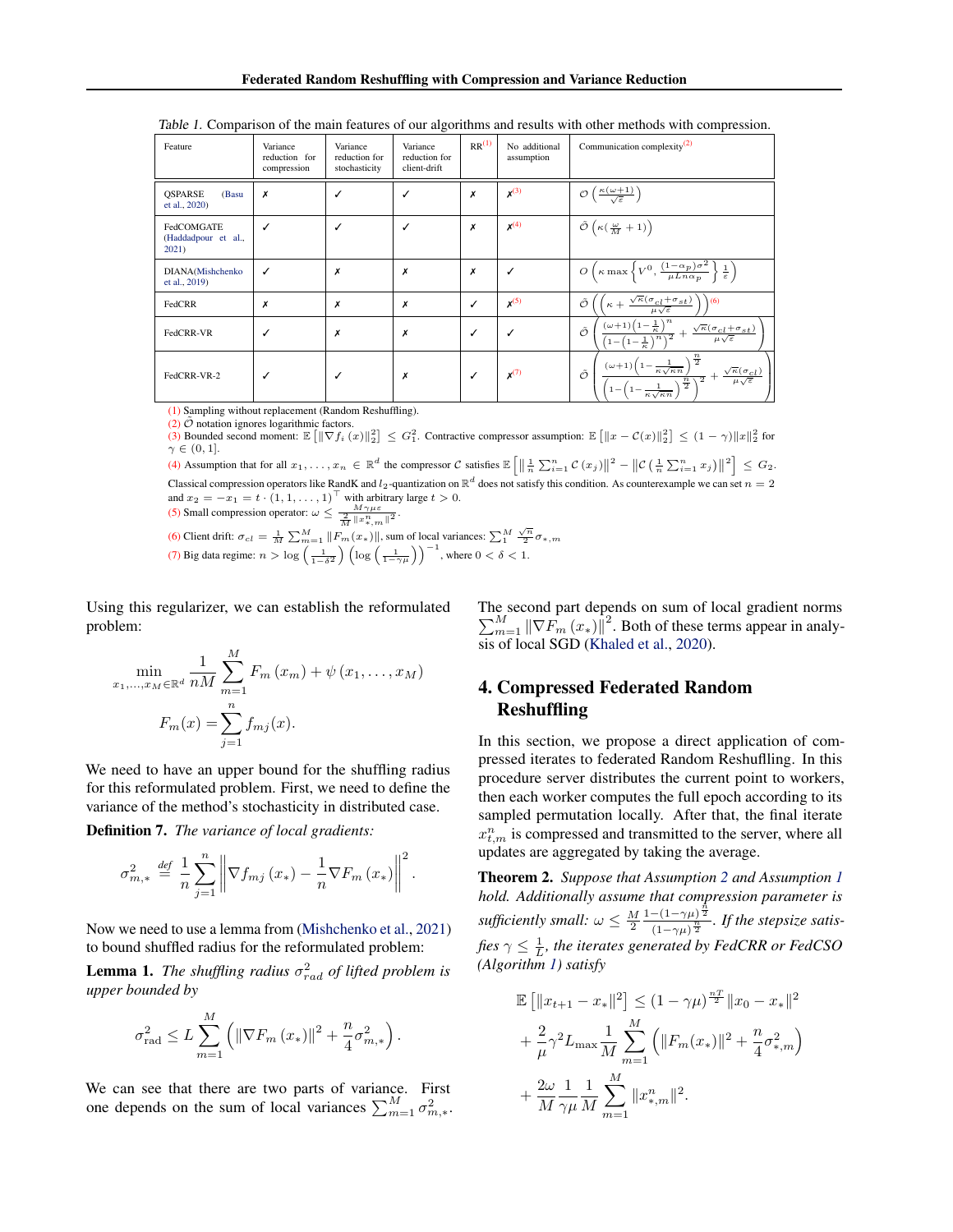Federated Random Reshuffling with Compression and Variance Reduction

<span id="page-4-0"></span>Algorithm 1 Federated Compressed Random Reshuffling (FedCRR) and Shuffle-Once (FedCSO) 1: **Parameters:** Stepsize  $\gamma > 0$ , initial vector  $x_0 = x_0^0 \in$  $\mathbb{R}^d$ , number of epochs T 2: For each  $m$ , sample permutation  $\pi_{0,m}, \pi_{1,m}, \ldots, \pi_{n-1,m}$  of  $\{1, 2, \ldots, n\}$  (Only FedCSO) 3: for epochs  $t = 0, 1, \ldots, T - 1$  do 4: for  $m = 1, \ldots, M$  locally in parallel **do** 5:  $x_{t,m}^0 = x_t$ 6: Sample permutation  $\pi_{0,m}, \pi_{1,m}, \ldots, \pi_{n-1,m}$  of  $\{1, 2, \ldots, n\}$  (Only FedCRR) 7: **for**  $i = 0, 1, ..., n - 1$  **do** 8:  $x_{t,m}^{i+1} = x_{t,m}^i - \gamma \nabla f_{\pi_{i,m}}(x_{t,m}^i)$ 9: end for 10:  $q_{t,m} = \mathcal{C}(x_{t,m}^n)$ 11: end for 12:  $x_{t+1} = \frac{1}{M} \sum_{m=1}^{M} q_{t,m};$ 13: end for

We can see that the last term makes the largest contribution to the size of the neighborhood, and decreasing stepsizes cannot help. Now we establish communication complexity.

Corollary 1. *Let the assumptions in the Theorem [2](#page-3-0) hold. Also assume that*  $\omega \leq \frac{M\gamma\mu\varepsilon}{\frac{2}{M}\|x_{*,m}^n\|^2}$ *. Then the communication complexity of Algorithm 1 is*

 $T = \tilde{\mathcal{O}}\left(\left(\kappa + \frac{\sqrt{\kappa}}{\mu}\right)\right)$  $\frac{\sqrt{\kappa}}{\mu\sqrt{\varepsilon}}\Delta\Big)\log\left(\frac{1}{\varepsilon}\right)\Big),$ *where*  $\Delta = \frac{1}{M} \sum_{m=1}^{M} (||\nabla F_m(x_*)|| + \sqrt{n} \sigma_{*,m})$ 

# 5. Variance Reduced Compressed Federated Random Reshuffling

In this section, we introduce a variance reduction mechanism for compression in order to upgrade Algorithm 1. The main part of the algorithm remains the same. However, after each epoch, we apply the compression operator to the difference between local iterates and learning shifts. After that, at each node, we compute updates of learning shifts. To control the learning process of shifts, we use additional parameter  $\alpha$ . To get convergence we need to satisfy  $\alpha \leq \frac{1}{\omega+1}$ . After that server aggregates updates by using a convex combination of previous iterate and average of updates. To control this convex combination, we use additional parameter  $\eta$ . The next theorem shows that this mechanism helps to get rid of compression variance and the additional assumptions. To get the convergence rate, we introduce the Lyapunov function.

Theorem 3. *Suppose that Assumption [1](#page-2-0) and Assumption [2](#page-2-0) hold. Then provided the stepsize satisfies*  $\gamma \leq \frac{1}{L}$ ,  $\alpha \leq \frac{1}{\omega+1}$ *and*  $\eta \le \min\left(1, \frac{(1-(1-\gamma\mu)^n)M}{12\omega(1-\gamma\mu)^n}\right)$ 12ω(1−γµ) n *the iterates generated by* Algorithm 2 Variance Reduced Federated Compressed Random Reshuffling (FedCRR-VR) and Shuffle-Once (FedCSO-VR)

- 1: **Parameters:** Stepsize  $\gamma > 0$ , initial vector  $x_0 = x_0^0 \in$  $\mathbb{R}^d$ , number of epochs T
- 2: For each  $m$ , sample permutation  $\pi_{0,m}, \pi_{1,m}, \ldots, \pi_{n-1,m}$  of  $\{1, 2, \ldots, n\}$  (Only FedCSO-VR)
- 3: for epochs  $t = 0, 1, \ldots, T 1$  do
- 4: for  $m = 1, \ldots, M$  locally in parallel do
- 5:  $x_{t,m}^0 = x_t$ 6: Sample permutation  $\pi_{0,m}, \pi_{1,m}, \ldots, \pi_{n-1,m}$  of  $\{1, 2, \ldots, n\}$  (Only FedCRR-VR) 7: **for**  $i = 0, 1, ..., n - 1$  **do** 8:  $x_{t,m}^{i+1} = x_{t,m}^i - \gamma \nabla f_{\pi_{i,m}}(x_{t,m}^i)$ 9: end for
- 10:  $q_{t,m} = C(x_{t,m}^n h_{t,m})$
- 11:  $h_{t+1,m} = h_{t,m} + \alpha q_{t,m}$
- 12: end for
- 13:  $x_{t+1} = (1 \eta)x_t + \eta \frac{1}{M} \sum_{m=1}^{M} (q_{t,m} + h_{t,m});$ 14: end for

*FedCRR-VR or FedCSO-VR (Algorithm 2) satisfy*

$$
\mathbb{E}\Psi_T \le \left(1 - \frac{\min\left(\alpha, \eta(1 - (1 - \gamma\mu)^n)\right)}{2}\right)^T \Psi_0
$$

$$
+ \frac{2\left(\alpha + \eta + \frac{2\eta^2\omega}{M}\right)\gamma^3 L_{\max}}{M\left(\alpha, \eta(1 - (1 - \gamma\mu)^n)\right)} \sum_{m=1}^M \delta_m,
$$

*where Lyapunov function is defined as*  $\Psi_t = \|x_t - x\|$  $\|x_{*}\|^{2} + \frac{4\eta^{2}\omega}{\alpha M} \frac{1}{M} \sum_{m=1}^{M} \|h_{t,m} - x_{*,m}^{n}\|$ <sup>2</sup> and  $\delta_m$  =  $\left( \left\| \nabla F_{m} \left( x_{*} \right) \right\|^{2} + \frac{n}{4} \sigma_{m,*}^{2} \right).$ 

Now there is no compression variance term anymore. Next corollary demonstrates communication complexity.

Corollary 2. *Let the assumptions in the Theorem 3 hold. Then the communication complexity of Algorithm 2 is*

$$
T = \mathcal{O}\left( \left( \frac{(\omega+1)\left(1-\frac{1}{\kappa}\right)^n}{\left(1-\left(1-\frac{1}{\kappa}\right)^n\right)^2} + \frac{\sqrt{\kappa}}{\mu\sqrt{\varepsilon}} \Delta \right) \log\left(\frac{1}{\varepsilon}\right) \right),\,
$$

where 
$$
\Delta = \frac{1}{M} \sum_{m=1}^{M} (||\nabla F_m(x_*)|| + \sqrt{n} \sigma_{*,m}).
$$

We have the same second term, which depends on the sum of local gradients and local variances. Also, the linear rate is slightly worse since we can use any compression operator, and we also need to learn shifts. However, the main advantage of this method is the possibility of using any compression parameter  $\omega$ .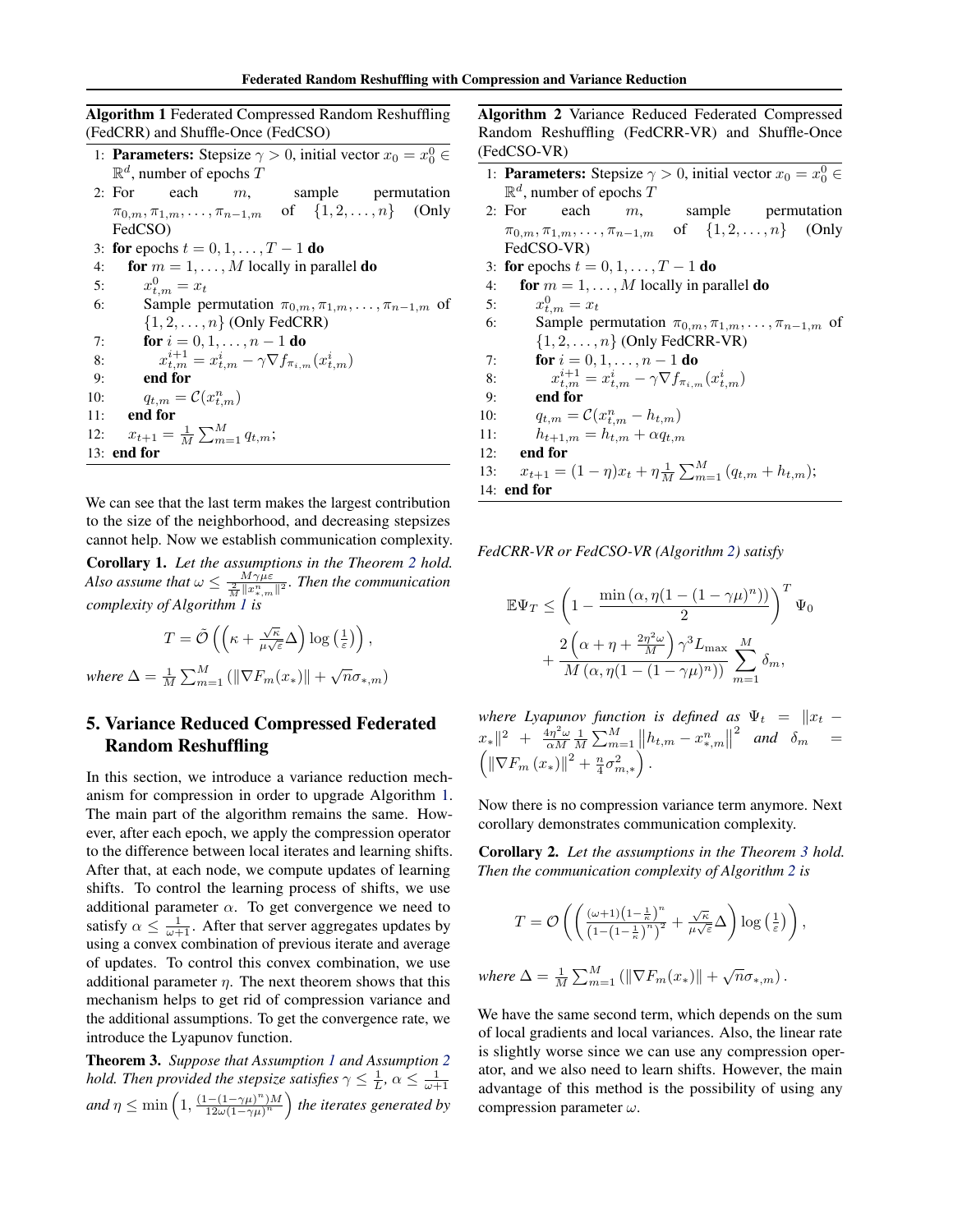<span id="page-5-0"></span>Algorithm 3 Double Variance Reduced Federated Compressed Random Reshuffling (FedCRR-VR-2) and Shuffle-Once (FedCSO-VR-2)

- 1: **Parameters:** Stepsize  $\gamma > 0$ , initial vector  $x_0 = x_0^0 \in$  $\mathbb{R}^d$ , number of epochs T
- 2: For each  $m$ , sample permutation  $\pi_{0,m}, \pi_{1,m}, \ldots, \pi_{n-1,m}$  of  $\{1, 2, \ldots, n\}$  (Only VR-FedCSO)
- 3: for epochs  $t = 0, 1, \ldots, T 1$  do

4: **for** 
$$
m = 1, ..., M
$$
 locally in parallel **do**

- 5:  $x_{t,m}^0 = x_t$
- 6:  $y_t = x_t$
- 7: Sample permutation  $\pi_{0,m}, \pi_{1,m}, \ldots, \pi_{n-1,m}$  of  $\{1, 2, \ldots, n\}$  (Only D-VR-FedCRR)

8: **for** 
$$
i = 0, 1, ..., n - 1
$$
 **do**  
\n9:  $g(x_{t,m}^i, y_t) = \nabla f_{\pi_i, m}(x_{t,m}^i) - \nabla f_{\pi_i, m}(y_t) + \frac{1}{n} \nabla F_m(y_t)$   
\n10:  $x_{t,m}^{i+1} = x_{t,m}^i - \gamma g(x_{t,m}^i, y_t)$   
\n11: **end for**  
\n12:  $q_{t,m} = \mathcal{C}(x_{t,m}^n - h_{t,m})$   
\n13:  $h_{t+1,m} = h_{t,m} + \alpha q_{t,m}$   
\n14: **end for**  
\n15:  $x_{t+1} = (1 - \eta)x_t + \eta \frac{1}{M} \sum_{m=1}^M (q_{t,m} + h_{t,m});$   
\n16: **end for**

# 6. Double Variance Reduced Compressed Federated Random Reshuffling

This section proposes another variance reduction mechanism to eliminate local variances caused by the method's stochasticity. To achieve this goal, we need to use inner product reformulation introduced by [Malinovsky et al.](#page-7-0) [\(2021\)](#page-7-0). We can get an equivalent form of the local function. Let  $a_i, \ldots, a_n \in \mathbb{R}^d$  are vectors that sum to zero  $\sum_{i=1}^n a_i = 0$ :

$$
F_m(x) = \sum_{i=1}^n (f_{i,m} + \langle a_{i,m}, x \rangle) = \sum_{i=1}^n \tilde{f}_{i,m}.
$$
 (2)

Let us consider the following gradient estimate:

$$
g(x_t^i, y_t) = \nabla f_{\pi_i, m}(x_t^i) - \nabla f_{\pi_i, m}(y_t) + \frac{1}{n} \nabla F_m(y_t).
$$

Obviously, the sum of these vectors is equal to zero:

$$
\sum_{i=1}^{n} a_{i,m} = -\sum_{i=1}^{n} \nabla f_{\pi_i,m} (y_t) + \frac{1}{n} \sum_{i=1}^{n} \nabla F_m (y_t) = 0.
$$

Now we are ready to formulate the theorem of convergence guarantees.

Theorem 4. *Suppose that Assumption [2](#page-2-0) and Assumption [1](#page-2-0) hold. Then provided the stepsize satisfies*  $\gamma \leq \frac{1}{8L} \sqrt{\frac{\mu}{nL}}$ ,  $\alpha \leq \frac{1}{\omega+1}, \eta \leq \min\left(1, \right)$  $\left(1-(1-\gamma\mu)^{\frac{n}{2}}\right)M$  $\frac{12\omega(1-\gamma\mu)^{\frac{n}{2}}}{}$  $\Big)$  and  $\frac{1}{8} \leq (1 -$ 

 $(\gamma\mu)^{\frac{n}{2}}\left(1-(1-\gamma\mu)^{\frac{n}{2}}\right),$  the iterates generated by FedCRR-*VR-2 or FedCSO-VR-2 (Algorithm 3) satisfy*

$$
\mathbb{E}\Psi_T \leq \left(1 - \frac{1}{2}\min\left(\alpha, \eta(1 - (1 - \gamma\mu)^{\frac{n}{2}})\right)\right)^T \Psi_0
$$

$$
+ \frac{2\left(\alpha + \eta + \frac{2\eta^2\omega}{M}\right)\gamma^3 L \sum_{m=1}^M \left(\|\nabla F_m(x_*)\|^2\right)}{M \min\left(\alpha, \eta(1 - (1 - \gamma\mu)^{\frac{n}{2}})\right)},
$$

*where Lyapunov function is defined as*  $\Psi_t = \|x_t - x_*\|^2 + \epsilon$  $\frac{4\eta^2\omega}{\alpha M} \frac{1}{M} \sum_{m=1}^{M} ||h_{t,m} - x_{*,m}^n||$ 2 .

We need to use smaller stepsize since we applied variance reduction mechanism. However, we managed to vanish sum of local variances. The next theorem shows the communication complexity of Algorithm 3.

Corollary 3. *Let the assumptions in the Theorem [3](#page-4-0) hold. Then the communication complexity of Algorithm 3 is*

$$
T = \mathcal{O}\left(\left(\frac{(\omega+1)\left(1-\frac{1}{\kappa\sqrt{\kappa n}}\right)^{\frac{n}{2}}}{\left(1-\left(1-\frac{1}{\kappa\sqrt{\kappa n}}\right)^{\frac{n}{2}}\right)^2} + \frac{\sqrt{\kappa}}{\mu\sqrt{\varepsilon}}\Delta'\right)\log\left(\frac{1}{\varepsilon}\right)\right),\,
$$

where  $\Delta' = \frac{1}{M} \sum_{m=1}^{M} (||\nabla F_m(x_*)||)$ .

#### 7. Experiments

Model. In our experiments we solve the regularized ridge regression problem, which has the form [1](#page-0-0) with  $f_{im}(x) =$  $\frac{1}{2}$   $\left\| A_i^m x - y_i^m \right\|$  $2^2 + \frac{\lambda}{2} ||x||^2$ , where  $A^m \in \mathbb{R}^{n \times d}$ ,  $y^m \in \mathbb{R}^n$ and  $\lambda > 0$  is regularization parameter. Consider concatenated matrix  $A \in \mathbb{R}^{mn \times d}$ . This problem satisfies Assump-tion [1](#page-2-0) for  $L = \max_i ||A_{i,:}||^2 + \lambda$  and  $\mu = \frac{\rho_{\min}(A^\top A)}{n} + \lambda$ , where  $\rho_{\min}$  is the smallest eigenvalue. In our experiments we set  $\lambda = \frac{1}{n}$ . In all plots *x*-axis is the number of communicated bits, and y-axis is the squared norm of difference between current iterate and solution.

Compression operator. In all experiments we used random sparsification as compression operator:

$$
C(x) = \frac{d}{k} \sum_{i \in S} x_i e_i,
$$

where S is a random subset of  $\{1, 2, \ldots, d\}$  of cardinality k chosen uniformly at random, and  $e_i$  is the *i*-th standard unit basis vector in  $\mathbb{R}^d$ .

Hardware and software. We use real datasets from open LIBSVM corpus [\(Chang & Lin,](#page-7-0) [2011\)](#page-7-0) (Modified BSD License www.csie.ntu.edu.tw/ cjlin/libsvm/) and synthetic datasets from scikit-learn.datasets [\(Pedregosa et al.,](#page-8-0) [2011\)](#page-8-0) (BSD License https://scikit-learn.org). We implemented all algorithms in Python. All methods were evaluated on a computer with an Intel(R) Xeon(R) Gold 6146 CPU at 3.20GHz,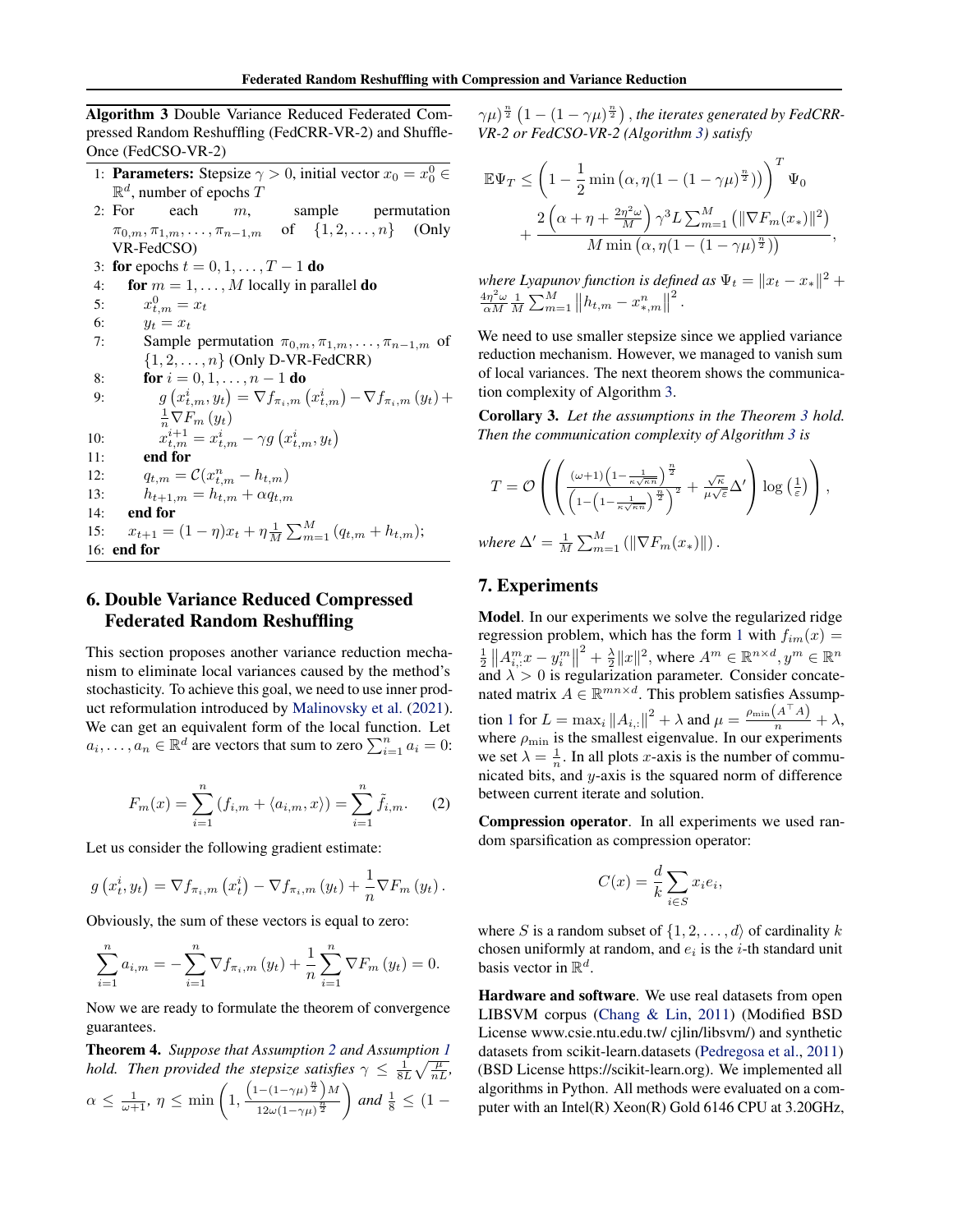<span id="page-6-0"></span>

Figure 1. Comparison of distributed methods and versions of Compressed Federated Random Reshuffling: FedCRR, FedCRR-VR, FedCRR-VR-2 on synthetic datasets with the different data points. In order to have fair competition, we used the same parameter  $\omega$  for all methods with compression.

having 24 cores. You can find more details and additional experiments in supplementary materials.

Results. We have a very tight match between our theory and the numerical results. As we can see, Compressed Federated Random Reshuffling cannot get appropriate accuracy since we have a huge compression variance term. It means that this method can be used only if the required accuracy is not high. However, we can see that variance-reduced methods show better convergence. While FedRR-VR has the same linear rate, the solution's neighborhood is smaller in comparison to other methods. FedRR-VR-2 has a slower linear rate because of stepsize requirements, but the neighborhood of the solution is the smallest and allows to get a much better solution to the problem.

# 8. Conclusion

In this work, we propose three new algorithms: Compressed Federated Random Reshuffling and two variance-reduced variants. These methods are first-of-its-kind algorithms that include three popular approaches: periodic aggregation, compressed updates, and sampling without replacement. Moreover, we sequentially applied variance reduction mechanisms for compression and then for Random Reshuffling. We provide the first analysis under general assumptions. Experimental results confirm our theoretical findings. Thus, we gain a deeper theoretical understanding of how these algorithms work and hope that this will inspire researchers to develop further and analyze methods for Federated learning. In future work, we desire to get rid of the client drift term in the neighborhood of the solution and get an algorithm that will converge linearly to the exact solution. We also want to allow a method to have partial participation of clients since it is essential for a Federated Learning setting. We also believe that our theoretical and practical results can be applied to other aspects of machine learning and federated learning, leading to improvements in current and future applications.

#### References

- Aji, A. F. and Heafield, K. Sparse communication for distributed gradient descent. *arXiv preprint arXiv:1704.05021*, 2017.
- Alistarh, D., Grubic, D., Li, J., Tomioka, R., and Vojnovic, M. Qsgd: Communication-efficient sgd via gradient quantization and encoding. *Advances in Neural Information Processing Systems*, 30:1709–1720, 2017.
- Alistarh, D., Hoefler, T., Johansson, M., Khirirat, S., Konstantinov, N., and Renggli, C. The convergence of sparsified gradient methods. *arXiv preprint arXiv:1809.10505*, 2018.
- Basu, D., Data, D., Karakus, C., and Diggavi, S. Qsparselocal-sgd: Distributed sgd with quantization, sparsifica-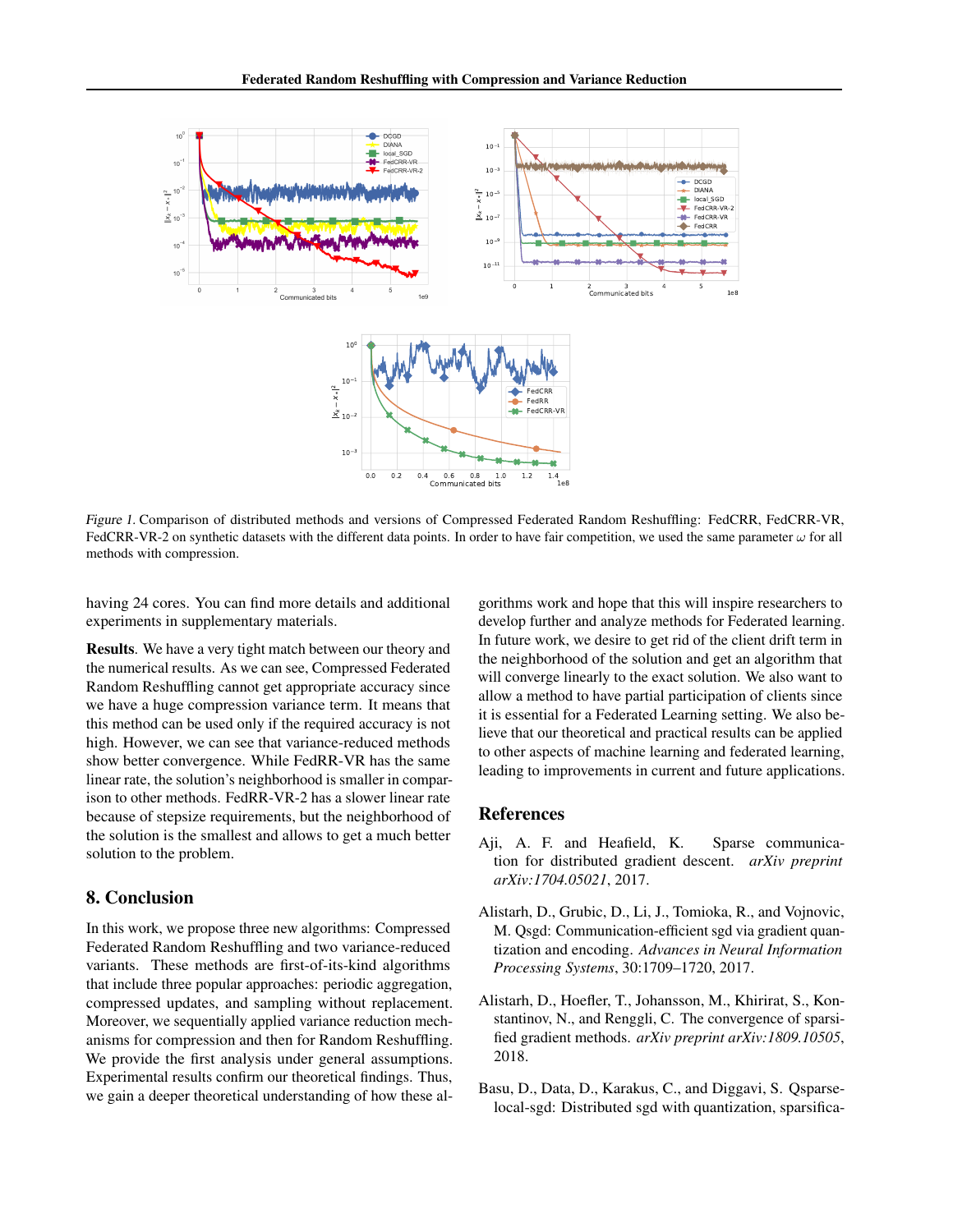<span id="page-7-0"></span>tion, and local computations. *IEEE Journal on Selected Areas in Information Theory*, 1:217–226, 2020.

- Bengio, Y. Practical recommendations for gradient-based training of deep architectures. *Neural Networks: Tricks of the Trade*, pp. 437–478, 2012. ISSN 1611-3349. doi: 10.1007/978-3-642-35289-8 26.
- Bernstein, J., Wang, Y.-X., Azizzadenesheli, K., and Anandkumar, A. signsgd: Compressed optimisation for nonconvex problems. In *International Conference on Machine Learning*, pp. 560–569. PMLR, 2018.
- Bottou, L. Curiously fast convergence of some stochastic gradient descent algorithms. 2009.
- Chang, C.-C. and Lin, C.-J. Libsvm: a library for support vector machines. *ACM Transactions on Intelligent Systems and Technology (TIST)*, 2(3):1–27, 2011.
- Chraibi, S., Khaled, A., Kovalev, D., Richtarik, P., Salim, ´ A., and Takáč, M. Distributed fixed point methods with compressed iterates. *arXiv preprint arXiv:1912.09925*, 2019.
- Defazio, A., Bach, F., and Lacoste-Julien, S. SAGA : A fast incremental gradient method with support for nonstrongly convex composite objectives. *arXiv preprint arXiv:1407.0202*, 2014a.
- Defazio, A., Domke, J., and Caetano. Finito: A faster, permutable incremental gradient method for big data problems. In Xing, E. P. and Jebara, T. (eds.), *Proceedings of the 31st International Conference on Machine Learning*, volume 32 of *Proceedings of Machine Learning Research*, pp. 1125–1133, Bejing, China, 22–24 Jun 2014b. PMLR.
- Gorbunov, E., Hanzely, F., and Richtárik, P. A unified theory of sgd: Variance reduction, sampling, quantization and coordinate descent. In *International Conference on Artificial Intelligence and Statistics*, pp. 680–690. PMLR, 2020.
- Gower, R. M., Loizou, N., Qian, X., Sailanbayev, A., Shulgin, E., and Richtárik, P. SGD: General analysis and improved rates. In *International Conference on Machine Learning*, pp. 5200–5209. PMLR, 2019.
- Gürbüzbalaban, M., Ozdaglar, A., and Parrilo, P. A. Why random reshuffling beats stochastic gradient descent. *Mathematical Programming*, pp. 1–36, 2019.
- Haddadpour, F., Kamani, M. M., Mokhtari, A., and Mahdavi, M. Federated learning with compression: Unified analysis and sharp guarantees. In *International Conference on Artificial Intelligence and Statistics*, pp. 2350– 2358. PMLR, 2021.
- Haochen, J. and Sra, S. Random shuffling beats SGD after finite epochs. In Chaudhuri, K. and Salakhutdinov, R. (eds.), *Proceedings of the 36th International Conference on Machine Learning*, volume 97 of *Proceedings of Machine Learning Research*, pp. 2624–2633, Long Beach, California, USA, 09–15 Jun 2019. PMLR.
- Horvath, S., Ho, C.-Y., Horvath, L., Sahu, A. N., Canini, M., and Richtarik, P. Natural compression for distributed deep learning. *arXiv preprint arXiv:1905.10988*, 2019.
- Johnson, R. and Zhang, T. Accelerating stochastic gradient descent using predictive variance reduction. *Advances in Neural Information Processing Systems*, 26:315–323, 2013.
- Karimireddy, S. P., Kale, S., Mohri, M., Reddi, S. J., Stich, S. U., and Suresh, A. T. SCAFFOLD: Stochastic Controlled Averaging for On-Device Federated Learning. *arXiv preprint arXiv:1910.06378*, 2019.
- Khaled, A. and Richtárik, P. Gradient descent with compressed iterates. *arXiv preprint arXiv:1909.04716*, 2019.
- Khaled, A., Mishchenko, K., and Richtárik, P. First analysis of local gd on heterogeneous data. *arXiv preprint arXiv:1909.04715*, 2019.
- Khaled, A., Mishchenko, K., and Richtárik, P. Tighter theory for local sgd on identical and heterogeneous data. In *International Conference on Artificial Intelligence and Statistics*, pp. 4519–4529. PMLR, 2020.
- Konečný, J., McMahan, H. B., Yu, F. X., Richtárik, P., Suresh, A. T., and Bacon, D. Federated learning: Strategies for improving communication efficiency. *arXiv preprint arXiv:1610.05492*, 2016.
- Kovalev, D., Horváth, S., and Richtárik, P. Don't jump through hoops and remove those loops: SVRG and katyusha are better without the outer loop. In *Algorithmic Learning Theory*, pp. 451–467. PMLR, 2020.
- Lin, T., Stich, S. U., Patel, K. K., and Jaggi, M. Don't use large mini-batches, use local sgd. *arXiv preprint arXiv:1808.07217*, 2018.
- Lin, Y., Han, S., Mao, H., Wang, Y., and Dally, W. J. Deep gradient compression: Reducing the communication bandwidth for distributed training. *arXiv preprint arXiv:1712.01887*, 2017.
- Malinovsky, G., Sailanbayev, A., and Richtárik, P. Random reshuffling with variance reduction: New analysis and better rates. *arXiv preprint arXiv:2104.09342*, 2021.
- McMahan, B., Moore, E., Ramage, D., Hampson, S., and y Arcas, B. A. Communication-efficient learning of deep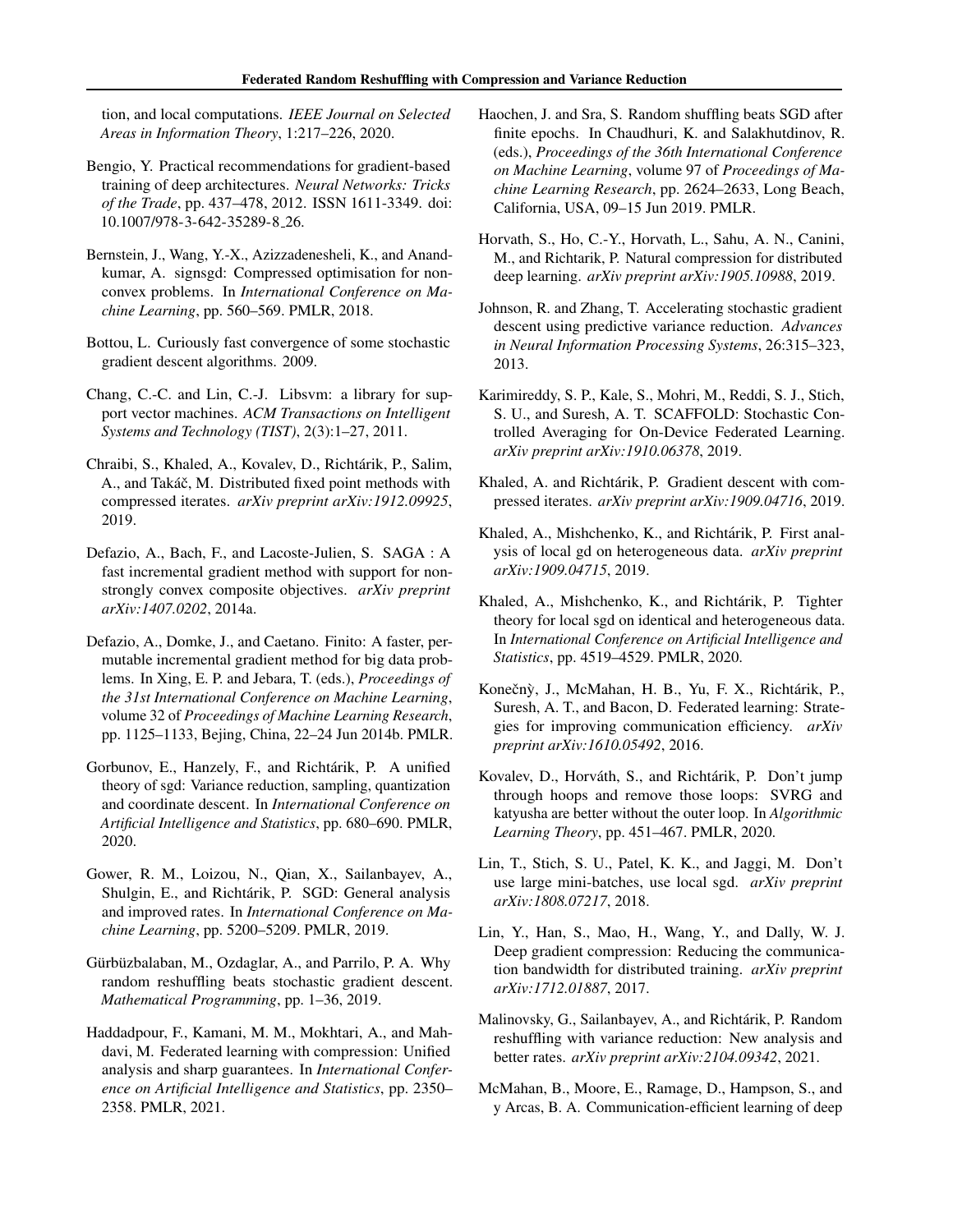<span id="page-8-0"></span>networks from decentralized data. In *Artificial Intelligence and Statistics*, pp. 1273–1282. PMLR, 2017.

- Mishchenko, K., Gorbunov, E., Takáč, M., and Richtárik, P. Distributed learning with compressed gradient differences. *arXiv preprint arXiv:1901.09269*, 2019.
- Mishchenko, K., Khaled, A., and Richtárik, P. Random reshuffling: Simple analysis with vast improvements. *Advances in Neural Information Processing Systems*, 33, 2020.
- Mishchenko, K., Khaled, A., and Richtárik, P. Proximal and federated random reshuffling. *arXiv preprint arXiv:2102.06704*, 2021.
- Mokhtari, A., Gürbüzbalaban, M., and Ribeiro, A. Surpassing gradient descent provably: A cyclic incremental method with linear convergence rate. *SIAM Journal on Optimization*, 28(2):1420–1447, 2018.
- Nagaraj, D., Jain, P., and Netrapalli, P. SGD without replacement: sharper rates for general smooth convex functions. In Chaudhuri, K. and Salakhutdinov, R. (eds.), *Proceedings of the 36th International Conference on Machine Learning*, volume 97 of *Proceedings of Machine Learning Research*, pp. 4703–4711, Long Beach, California, USA, 09–15 Jun 2019. PMLR.
- Park, Y. and Ryu, E. K. Linear convergence of cyclic SAGA. *Optimization Letters*, 14(6):1583–1598, 2020.
- Pedregosa, F., Varoquaux, G., Gramfort, A., Michel, V., Thirion, B., Grisel, O., Blondel, M., Prettenhofer, P., Weiss, R., Dubourg, V., Vanderplas, J., Passos, A., Cournapeau, D., Brucher, M., Perrot, M., and Duchesnay, E. Scikit-learn: Machine learning in Python. *Journal of Machine Learning Research*, 12:2825–2830, 2011.
- Rajput, S., Gupta, A., and Papailiopoulos, D. Closing the convergence gap of SGD without replacement. *arXiv preprint arXiv:2002.10400*, 2020.
- Ramezani-Kebrya, A., Faghri, F., and Roy, D. M. Nuqsgd: Improved communication efficiency for data-parallel sgd via nonuniform quantization. *arXiv preprint arXiv:1908.06077*, 2019.
- Recht, B. and Ré, C. Toward a noncommutative arithmeticgeometric mean inequality: conjectures, case-studies, and consequences. In *Conference on Learning Theory*, pp. 11– 1. JMLR Workshop and Conference Proceedings, 2012.
- Recht, B. and Ré, C. Parallel stochastic gradient algorithms for large-scale matrix completion. *Mathematical Programming Computation*, 5(2):201–226, 2013.
- Robbins, H. and Monro, S. A stochastic approximation method. *The annals of mathematical statistics*, pp. 400– 407, 1951.
- Roux, N. L., Schmidt, M., and Bach, F. A stochastic gradient method with an exponential convergence rate for finite training sets. *arXiv preprint arXiv:1202.6258*, 2012.
- Safran, I. and Shamir, O. How good is SGD with random shuffling? In *Conference on Learning Theory*, pp. 3250– 3284. PMLR, 2020.
- Shamir, O., Srebro, N., and Zhang, T. Communicationefficient distributed optimization using an approximate newton-type method. In *International conference on machine learning*, pp. 1000–1008. PMLR, 2014.
- Stich, S. U. Local sgd converges fast and communicates little. *arXiv preprint arXiv:1805.09767*, 2018.
- Vogels, T., Karimireddy, S. P., and Jaggi, M. Powersgd: Practical low-rank gradient compression for distributed optimization. *arXiv preprint arXiv:1905.13727*, 2019.
- Wangni, J., Wang, J., Liu, J., and Zhang, T. Gradient sparsification for communication-efficient distributed optimization. *arXiv preprint arXiv:1710.09854*, 2017.
- Wu, J., Huang, W., Huang, J., and Zhang, T. Error compensated quantized sgd and its applications to large-scale distributed optimization. In *International Conference on Machine Learning*, pp. 5325–5333. PMLR, 2018.
- Ying, B., Yuan, K., Vlaski, S., and Sayed, A. H. Stochastic learning under random reshuffling with constant stepsizes. In *IEEE Transactions on Signal Processing*, volume 67, pp. 474–489, 2019.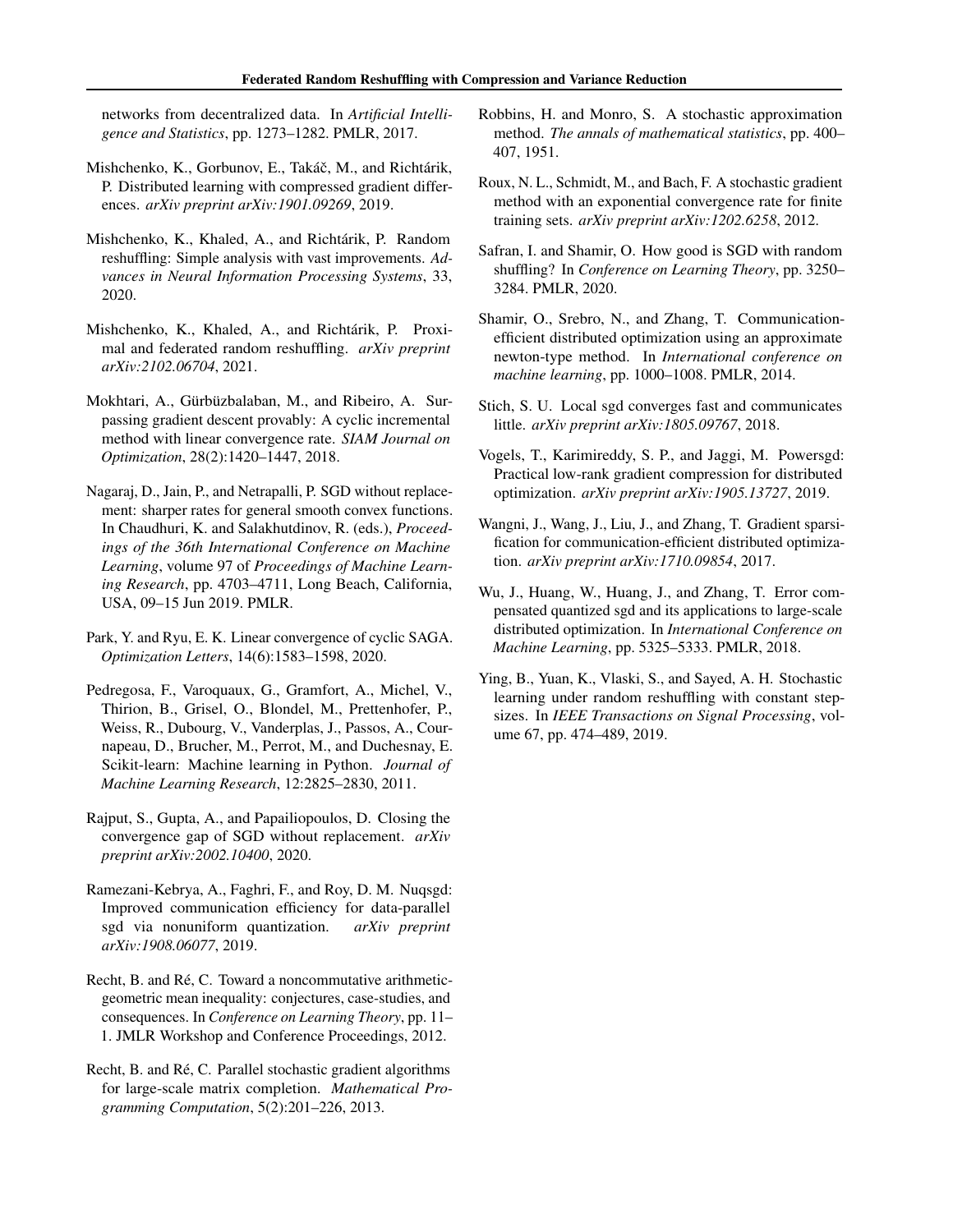# Supplementary materials

## A. Basic Facts

**Proposition 1.** Let  $f : \mathbb{R}^d \to \mathbb{R}$  be continuously differentiable and let  $L \geq 0$ . Then the following statements are equivalent:

- f *is* L*-smooth*
- $2D_f(x, y) \le L ||x y||^2$  for all  $x, y \in \mathbb{R}^d$
- $\langle \nabla f(x) \nabla f(y), x y \rangle \le L \|x y\|^2$  for all  $x, y \in \mathbb{R}^d$

**Proposition 2.** Let  $f : \mathbb{R}^d \to \mathbb{R}$  be continuously differentiable and let  $\mu \geq 0$ . Then the following statements are equivalent:

- f *is* µ*-strongly convex*
- $2D_f(x, y) \geq \mu ||x y||^2$  for all  $x, y \in \mathbb{R}^d$
- $\langle \nabla f(x) \nabla f(y), x y \rangle \ge \mu \|x y\|^2$  for all  $x, y \in \mathbb{R}^d$

Note that the  $\mu = 0$  case reduces to convexity.

**Proposition 3.** Let  $f : \mathbb{R}^d \to \mathbb{R}$  be continuously differentiable and  $L > 0$ . Then the following statements are equivalent:

- f *is convex and* L*-smooth*
- $0 \leq 2D_f(x, y) \leq L||x y||^2$  for all  $x, y \in \mathbb{R}^d$
- $\frac{1}{L} \|\nabla f(x) \nabla f(y)\|^2 \le 2D_f(x, y)$  for all  $x, y \in \mathbb{R}^d$
- $\frac{1}{L} \|\nabla f(x) \nabla f(y)\|^2 \le \langle \nabla f(x) \nabla f(y), x y \rangle$  for all  $x, y \in \mathbb{R}^d$

**Proposition 4** (Jensen's inequality). Let  $f : \mathbb{R}^d \to \mathbb{R}$  be a convex function,  $x_1, \ldots, x_m \in \mathbb{R}^d$  and  $\lambda_1, \ldots, \lambda_m$  be *nonnegative real numbers adding up to 1. Then*

$$
f\left(\sum_{i=1}^{m} \lambda_i x_i\right) \le \sum_{i=1}^{m} \lambda_i f\left(x_i\right)
$$

**Proposition 5.** For all  $a, b \in \mathbb{R}^d$  and  $t > 0$  the following inequalities holds:

$$
\langle a, b \rangle \le \frac{\|a\|^2}{2t} + \frac{t\|b\|^2}{2}
$$

$$
\|a+b\|^2 \le 2\|a\|^2 + 2\|b\|^2
$$

$$
\frac{1}{2}\|a\|^2 - \|b\|^2 \le \|a+b\|^2
$$

#### B. General lemmas

#### B.1. Proposition 1

We need to prove a basic fact which will be used later.

Proposition 6. *Let us consider*

$$
x_{*,m}^n = x_* - \gamma \sum_{i=0}^{n-1} \nabla f_{\pi_i,m}(x_*),
$$

*then*

$$
\frac{1}{M}\sum_{m=1}^M x_{*,m}^n = x_*.
$$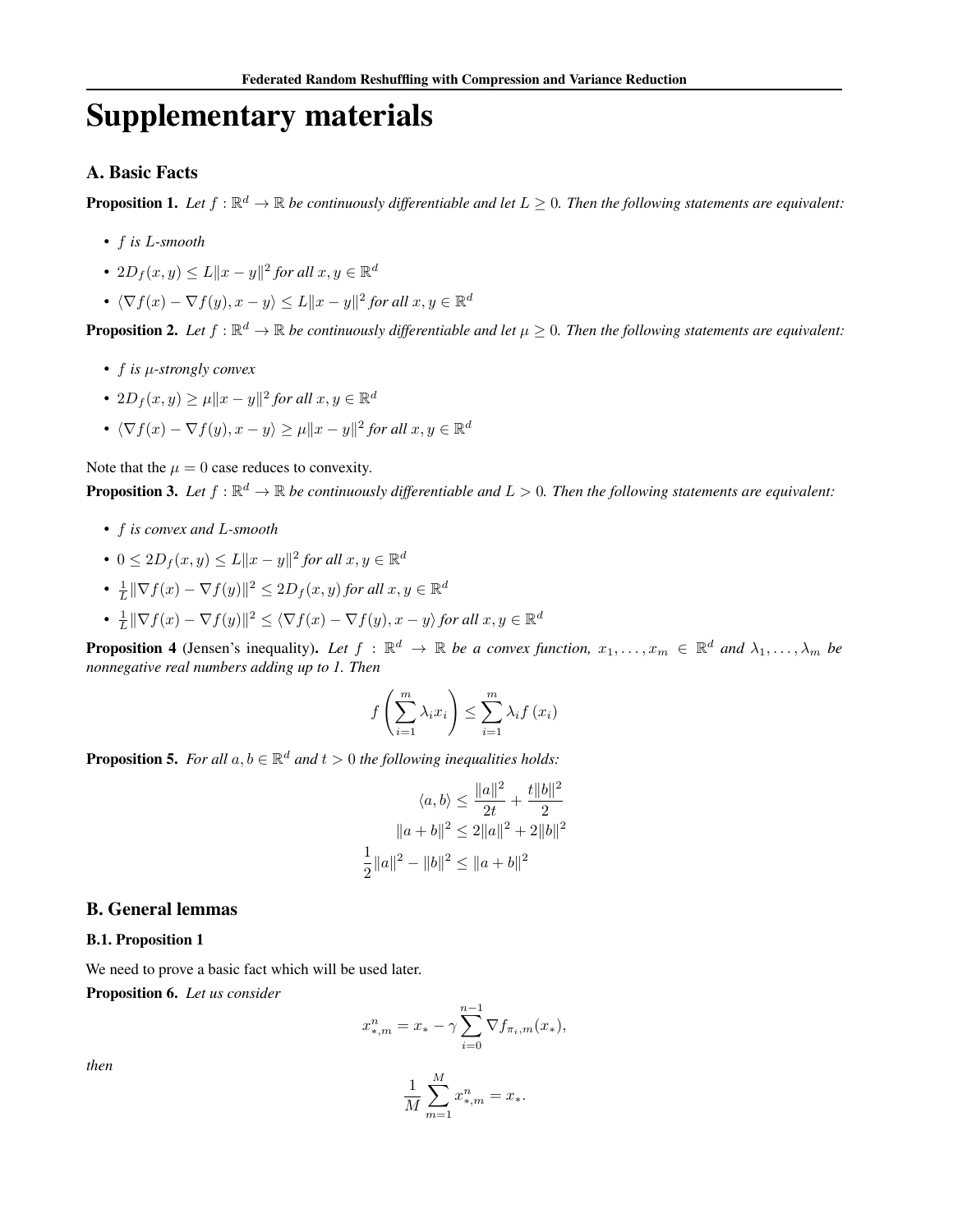*Proof.* We start from the definition:

$$
\frac{1}{M} \sum_{m=1}^{M} x_{*,m}^{n} = \frac{1}{M} \sum_{m=1}^{M} \left( x_{*} - \gamma \sum_{i=0}^{n-1} \nabla f_{\pi_{i},m}(x_{*}) \right)
$$
\n
$$
= \frac{1}{M} \sum_{m=1}^{M} x_{*} - \frac{1}{M} \sum_{m=1}^{M} \sum_{i=0}^{n-1} \nabla f_{\pi_{i},m}(x_{*})
$$
\n
$$
= x_{*} - \nabla f(x_{*})
$$
\n
$$
= x_{*}.
$$

#### B.2. Proof of Theorem [1](#page-2-0)

For completeness we include the proof of important theorem introduced in [Mishchenko et al.](#page-8-0) [\(2020\)](#page-8-0).

*Proof.*

$$
\mathbb{E}\left[D_{f_{\pi_i}}\left(x_*^i, x_*\right)\right] \leq \mathbb{E}\left[\frac{L}{2}\left\|x_*^i - x_*\right\|^2\right] \leq \frac{L_{\max}}{2} \mathbb{E}\left[\left\|x_*^i - x_*\right\|^2\right]
$$

$$
= \frac{\gamma^2 L_{\max}}{2} \mathbb{E}\left[\left\|\sum_{j=0}^{i-1} \nabla f_{\pi_j}\left(x_*\right)\right\|^2\right]
$$

$$
= \frac{\gamma^2 L_{\max} i^2}{2} \mathbb{E}\left[\left\|\frac{1}{i}\sum_{j=0}^{i-1} \nabla f_{\pi_j}\left(x_*\right)\right\|^2\right]
$$

$$
= \frac{\gamma^2 L_{\max} i^2}{2} \mathbb{E}\left[\left\|\bar{X}_{\pi}\right\|^2\right],
$$

where  $\bar{X}_{\pi} = \frac{1}{j} \sum_{j=0}^{i-1} X_{\pi_j}$  with  $X_j \stackrel{\text{def}}{=} \nabla f_j(x_*)$  for  $j = 1, 2, ..., n$ . Since  $\bar{X} = \nabla f(x_*)$ , by applying Lemma 1 in [\(Mishchenko et al.,](#page-8-0) [2020\)](#page-8-0).

$$
\mathbb{E}\left[\left\|\bar{X}_{\pi}\right\|^2\right] = \|\bar{X}\|^2 + \mathbb{E}\left[\left\|\bar{X}_{\pi} - \bar{X}\right\|^2\right] = \|\nabla f(x_*)\|^2 + \frac{n-i}{i(n-1)}\sigma_*^2.
$$

It remains to combine both terms and use the bounds  $i^2 \leq n^2$  and  $i(n-i) \leq \frac{n(n-1)}{2}$  $\frac{1}{2}$ , which holds for all  $i \in \{1, 2, \ldots, n-1\}$ , and divide both sides of the resulting inequality by  $\gamma^2$ .

#### B.3. Proof of Lemma [1](#page-3-0)

*Proof.* We start from Theorem [1.](#page-2-0) Then for reformulated problem we have

$$
n\sigma_*^2 \stackrel{\text{def}}{=} \sum_{i=1}^n \left\| \nabla f_i \left( \boldsymbol{x}_* \right) - \nabla f \left( \boldsymbol{x}_* \right) \right\|^2 = \sum_{i=1}^n \sum_{m=1}^M \left\| \nabla f_{mi} \left( \boldsymbol{x}_* \right) - \frac{1}{n} \nabla F_m \left( \boldsymbol{x}_* \right) \right\|^2.
$$

For inner sum we have a bound from [Mishchenko et al.](#page-8-0) [\(2021\)](#page-8-0):

$$
\sum_{i=1}^{n} \left\| \nabla f_{mi} (x_*) - \frac{1}{n} \nabla F_m (x_*) \right\|^2 \leq n \sigma_{m,*}^2 + \left\| \nabla F_m (x_*) \right\|^2.
$$

Also, we have

$$
n^{2} \left\| \nabla f\left(x_{*}\right) \right\|^{2} = n^{2} \left\| \frac{1}{n} \sum_{i=1}^{n} \nabla f_{i}\left(x_{*}\right) \right\|^{2} = \sum_{m=1}^{M} \left\| \sum_{i=1}^{n} \nabla f_{mi}\left(x_{*}\right) \right\|^{2} = \sum_{m=1}^{M} \left\| \nabla F_{m}\left(x_{*}\right) \right\|^{2}.
$$

Plugging the last two inequalities back inside the first bound on  $\sigma_{\text{rad}}^2$ , we get the lemma's statement.

 $\Box$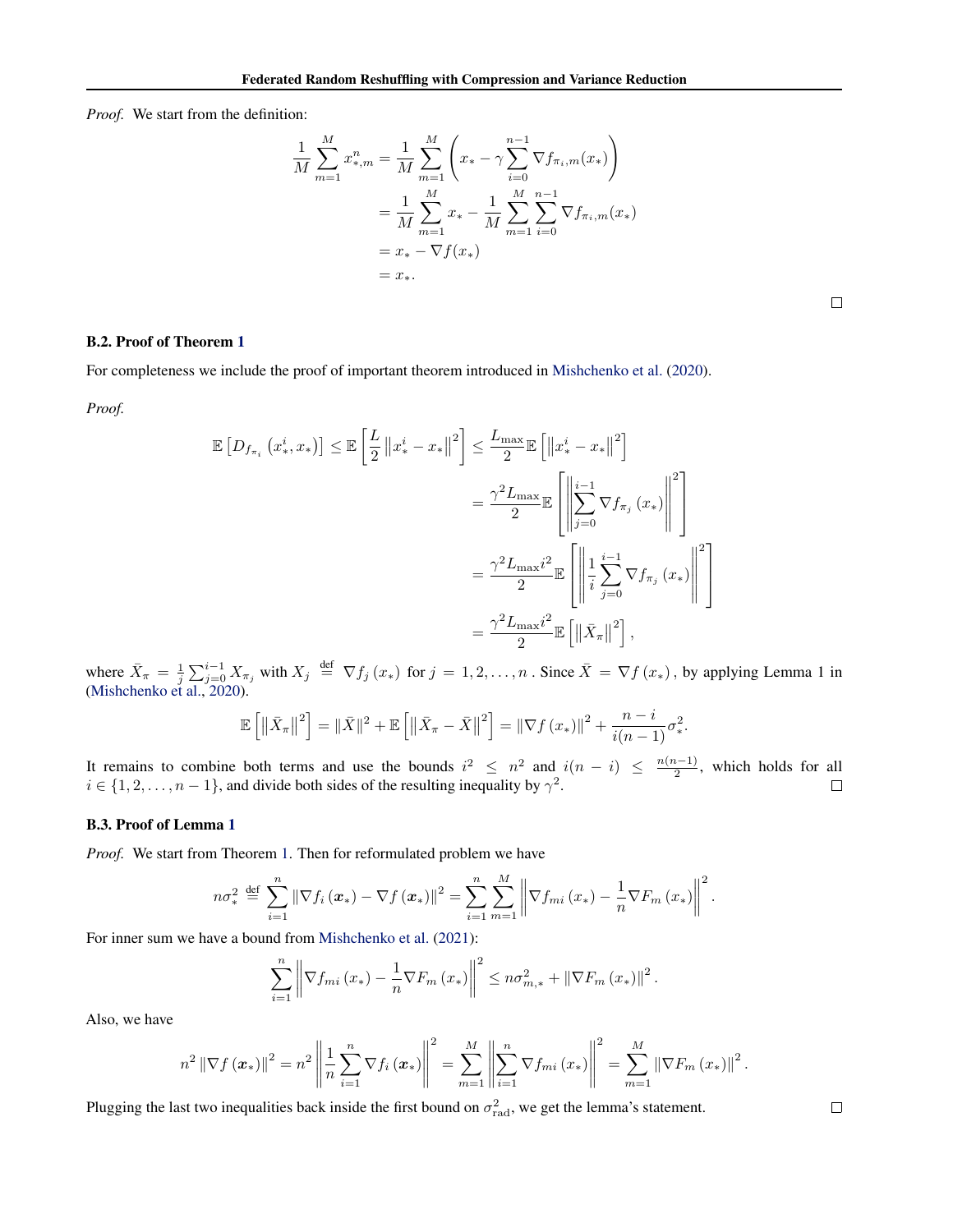# C. Analysis of Algorithm [1](#page-4-0)

# C.1. Proof of Theorem 1

*Proof.* We start from conditional expectation

$$
\mathbb{E} \left[ \|x_{t+1} - x_{*}\|^{2} \mid x_{t,m}^{n} \right] = \mathbb{E} \left[ \left\| \frac{1}{M} \sum_{m=1}^{M} C(x_{t,m}^{n}) - x_{*} \right\|^{2} \middle| x_{t,m}^{n} \right]
$$
  
\n
$$
\leq \mathbb{E} \left\| \frac{1}{M} \sum_{m=1}^{M} C(x_{t,m}^{n}) - \frac{1}{M} \sum_{m=1}^{M} x_{t,m}^{n} \middle| x_{t,m}^{n} \right\|^{2} + \left\| \frac{1}{M} \sum_{m=1}^{M} x_{t,m}^{n} - x_{*} \right\|^{2}
$$
  
\n
$$
\leq \frac{\omega}{M^{2}} \sum_{m=1}^{M} \|x_{t,m}^{n}\|^{2} + \frac{1}{M} \sum_{m=1}^{M} \|x_{t,m}^{n} - x_{*,m}^{n}\|^{2}
$$
  
\n
$$
\leq \frac{2\omega}{M^{2}} \sum_{m=1}^{M} \|x_{t,m}^{n} - x_{*,m}^{n}\|^{2} + \frac{1}{M} \sum_{m=1}^{M} \|x_{t,m}^{n} - x_{*,m}^{n}\|^{2} + \frac{2\omega}{M^{2}} \sum_{m=1}^{M} \|x_{*,m}^{n}\|^{2}
$$
  
\n
$$
\leq (1 - \gamma \mu)^{n} \left(1 + \frac{2\omega}{M}\right) \|x_{t} - x_{*}\|^{2} + \frac{2\omega}{M} \frac{1}{M} \sum_{m=1}^{M} \|x_{*,m}^{n}\|^{2}
$$
  
\n
$$
+ 2 \left(1 + \frac{2\omega}{M}\right) \gamma^{3} \sigma_{rad}^{2} \left( \sum_{j=0}^{n-1} (1 - \gamma \mu)^{j} \right).
$$

Using tower property we get

$$
\mathbb{E} [||x_{t+1} - x_*||^2] = \mathbb{E} [\mathbb{E} [||x_{t+1} - x_*||^2 | x_{t,m}^n]].
$$

Utilizing this property we have

$$
\mathbb{E} [||x_{t+1} - x_*||^2] \le (1 - \gamma \mu)^n \left( 1 + \frac{2\omega}{M} \right) \mathbb{E} [||x_t - x_*||^2] + \frac{2\omega}{M} \frac{1}{M} \sum_{m=1}^M \mathbb{E} ||x_{*,m}^n||^2
$$
  
+ 2\left( 1 + \frac{2\omega}{M} \right) \gamma^3 \sigma\_{rad}^2 \left( \sum\_{j=0}^{n-1} (1 - \gamma \mu)^j \right).

Unrolling this recursion we get

$$
\mathbb{E} [||x_{t+1} - x_*||^2] \leq \left( (1 - \gamma \mu)^n \left( 1 + \frac{2\omega}{M} \right) \right)^T ||x_0 - x_*||^2 \n+ \sum_{i=0}^{T-1} \left( (1 - \gamma \mu)^n \left( 1 + \frac{2\omega}{M} \right) \right)^i \frac{2\omega}{M} \frac{1}{M} \sum_{m=1}^M \mathbb{E} ||x_{*,m}^n||^2 \n+ 2 \sum_{i=0}^{T-1} \left( (1 - \gamma \mu)^n \left( 1 + \frac{2\omega}{M} \right) \right)^i \left( 1 + \frac{2\omega}{M} \right) \gamma^3 \sigma_{rad}^2 \left( \sum_{j=0}^{n-1} (1 - \gamma \mu)^j \right).
$$

Using assumption of compression operator we have

$$
(1 - \gamma \mu)^n \left(1 + \frac{2\omega}{M}\right) \le (1 - \gamma \mu)^{\frac{n}{2}}.
$$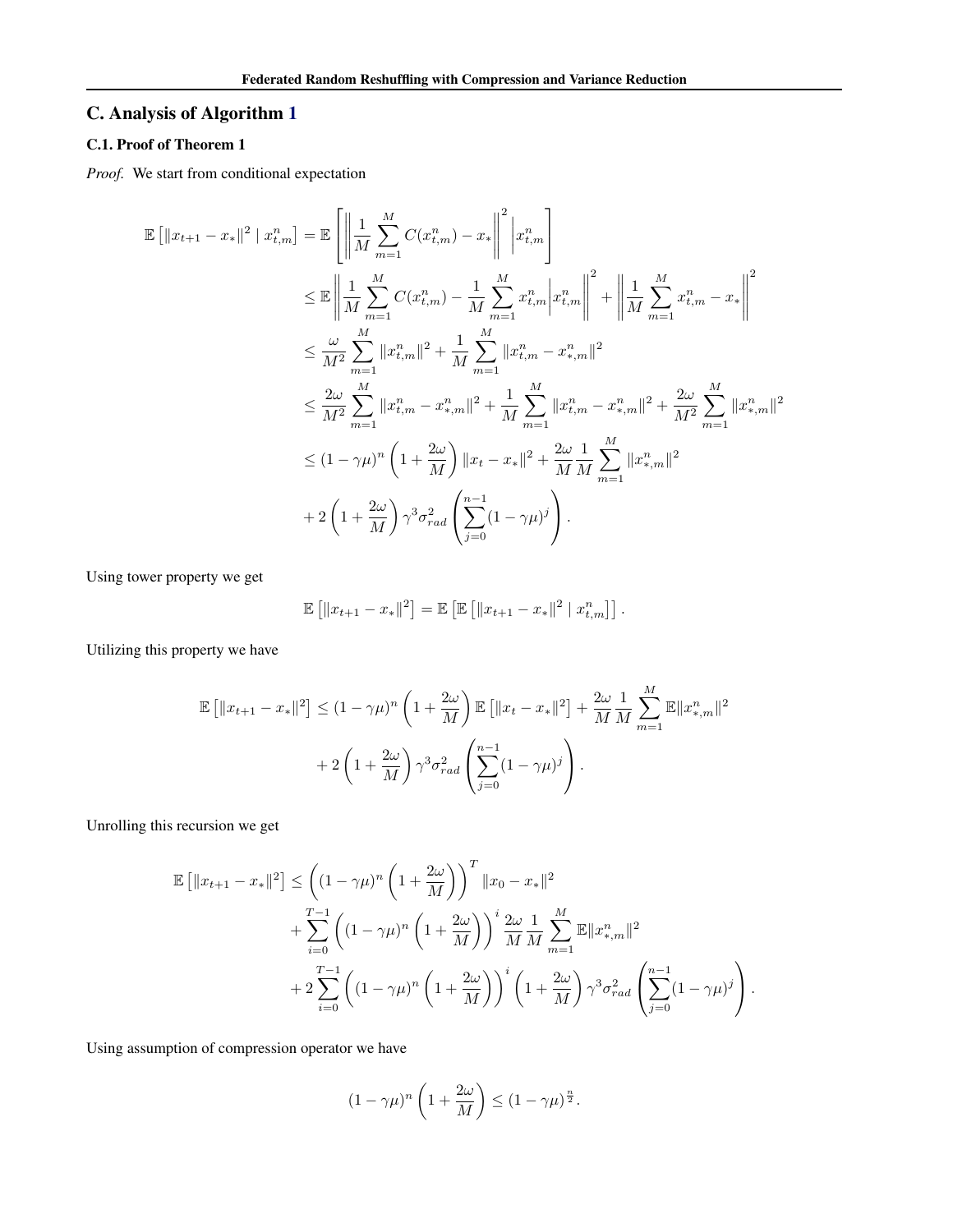Also let us look at last term:

$$
\left(1+\frac{2\omega}{M}\right)\left(\sum_{i=0}^{T-1}(1-\gamma\mu)^i\right) \le \sum_{i=0}^{T-1}(1-\gamma\mu)^i\left(1+\frac{2\omega}{M}\right)^i
$$

$$
\le \sum_{j=0}^{T-1}\left((1-\gamma\mu)\left(1+\frac{2\omega}{M}\right)\right)^i
$$

$$
\le \sum_{i=0}^{T-1}(1-\gamma\mu)^{\frac{n_j}{2}}.
$$

Moreover, we have this bound for geometric sequence:

$$
\left(\sum_{i=0}^{T-1} (1-\gamma\mu)^{\frac{n}{2}}\right) \left(\sum_{j=0}^{n-1} (1-\gamma\mu)^j\right) \le \sum_{i=0}^{T-1} \sum_{j=0}^{n-1} (1-\gamma\mu)^{\frac{n}{2}+j} \le \frac{1}{\gamma\mu}.
$$

The same bound we have for the second sum:

$$
\left(\sum_{i=0}^{T-1} (1-\gamma\mu)^{\frac{n_j}{2}}\right) \le \frac{1}{\gamma\mu}.
$$

Finally, we have the following:

$$
\mathbb{E}\left[\|x_{t+1}-x_*\|^2\right] \leq (1-\gamma\mu)^{\frac{nT}{2}}\|x_0-x_*\|^2 + \frac{2}{\mu}\gamma^2\sigma_{rad}^2 + \frac{2\omega}{M}\frac{1}{\gamma\mu}\frac{1}{M}\sum_{m=1}^M\mathbb{E}\|x_{*,m}^n\|^2.
$$

Using Lemma we have

$$
\mathbb{E} [||x_{t+1} - x_*||^2] \le (1 - \gamma \mu)^{\frac{nT}{2}} ||x_0 - x_*||^2 + \frac{2}{\mu} \gamma^2 L_{\max} \frac{1}{M} \sum_{m=1}^M (||F_m(x_*)||^2 + \frac{n}{4} \sigma_{*,m}^2) + \frac{2\omega}{M} \frac{1}{\gamma \mu} \frac{1}{M} \sum_{m=1}^M \mathbb{E} ||x_{*,m}^n||^2.
$$

 $\Box$ 

# D. Analysis of Algorithm [2](#page-4-0) and Algorithm [3](#page-5-0)

## D.1. Lemma 2

For Algorithm [2](#page-4-0) and Algorithm [3](#page-5-0) the following inequality holds:

$$
\mathbb{E}\left[\|x_{t+1}-x_*\|^2 \mid x_t, h_{t,m}\right] \le \frac{\eta^2}{M^2} \omega \sum_{m=1}^M \|x_{t,m}^n - h_{t,m}\|^2 + (1-\eta) \|x_t - x_*\|^2 + \eta \frac{1}{M} \sum_{m=1}^M \|x_{t,m}^n - x_{*,m}^n\|^2
$$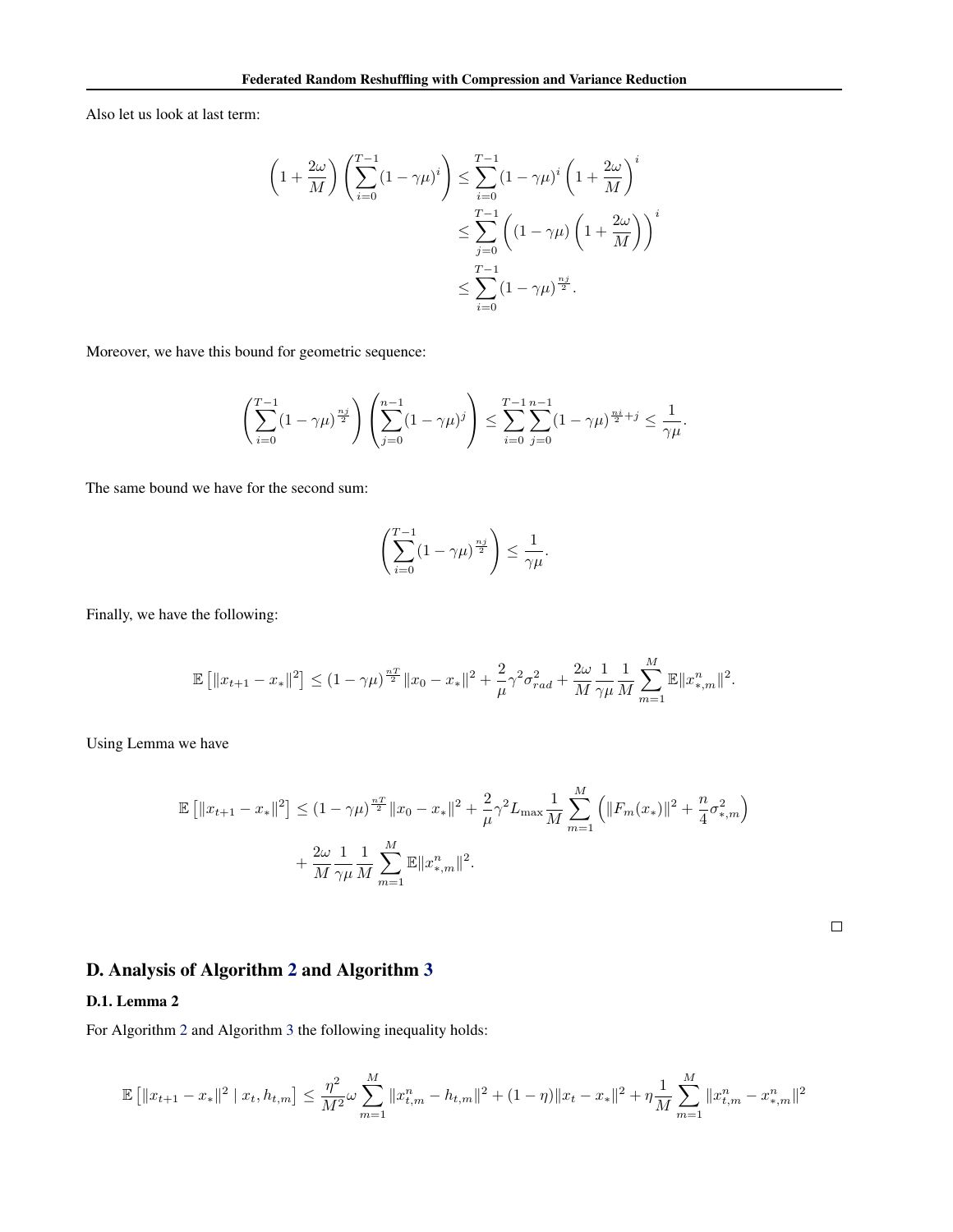*Proof.* Let us use property of compression operator:

$$
\mathbb{E} \left[ \|x_{t+1} - x_{*}\|^{2} \mid x_{t}, h_{t,m} \right] = \mathbb{E} \left[ \left\| (1 - \eta)x_{t} + \eta \frac{1}{M} \sum_{m=1}^{M} \left( C(x_{t,m}^{n} - h_{t,m}) + h_{t,m} \right) \right\|^{2} \Big| x_{t}, h_{t,m} \right]
$$
\n
$$
= \mathbb{E} \left[ \left\| \eta \frac{1}{M} \sum_{m=1}^{M} C(x_{t,m}^{n} - h_{t,m}) - \eta \frac{1}{M} \sum_{m=1}^{M} (x_{t,m}^{n} - h_{t,m}) \right\|^{2} \Big| x_{t}, h_{t,m} \right]
$$
\n
$$
+ \left\| (1 - \eta)x_{t} + \eta \frac{1}{M} \sum_{m=1}^{M} x_{t,m}^{n} - x_{*} \right\|^{2}
$$
\n
$$
\leq \frac{\eta^{2}}{M^{2}} \omega \sum_{m=1}^{M} \|x_{t,m}^{n} - h_{t,m}\|^{2} + (1 - \eta) \|x_{t} - x_{*}\|^{2} + \eta \frac{1}{M} \sum_{m=1}^{M} \|x_{t,m}^{n} - x_{*,m}^{n}\|^{2}.
$$

## D.2. Lemma 3

For Algorithm [2](#page-4-0) and Algorithm [3](#page-5-0) the following inequality holds:

$$
\mathbb{E}\left[\|h_{t+1,m} - x_{*,m}^n\|^2\right] \le (1-\alpha)\mathbb{E}\|h_{t,m} - x_{*,m}^n\|^2 + \alpha \mathbb{E}\|x_{t,m}^n - x_{*,m}^n\|^2.
$$

*Proof.* Let us start from conditional expectation:

$$
\mathbb{E} [||h_{t+1,m} - x_{*,m}^n||^2 | x_{t,m}^n, h_{t,m}] = \mathbb{E} [||h_{t,m} + \alpha q_{t,m} - x_{*,m}^n||^2 | x_{t,m}^n, h_{t,m}]
$$
  
\n
$$
\leq ||h_{t,m} - x_{*,m}^n||^2 + 2\alpha \langle h_{t,m} - x_{*,m}^n, \mathbb{E}[q_{t,m}] \rangle + \alpha^2 \mathbb{E} [||q_{t,m}||^2]
$$
  
\n
$$
\leq ||h_{t,m} - x_{*,m}^n||^2 + 2\alpha \langle h_{t,m} - x_{*,m}^n, x_{t,m}^n - h_{t,m} \rangle
$$
  
\n
$$
+ \alpha^2 (\omega + 1) ||x_{t,m}^n - h_{t,m}||^2
$$
  
\n
$$
\leq ||h_{t,m} - x_{*,m}^n||^2 + 2\alpha \langle h_{t,m} - x_{*,m}^n, x_{t,m}^n - h_{t,m} \rangle
$$
  
\n
$$
+ \alpha ||x_{t,m}^n - h_{t,m}||^2
$$
  
\n
$$
= ||h_{t,m} - x_{*,m}^n||^2 + \alpha \langle 2h_{t,m} - 2x_{*,m}^n + x_{t,m}^n - h_{t,m}, x_{t,m}^n - h_{t,m} \rangle.
$$

Let us consider last term:

$$
\langle 2h_{t,m} - 2x_{*,m}^n + x_{t,m}^n - h_{t,m}, x_{t,m}^n - h_{t,m} \rangle
$$
  
=  $\langle h_{t,m} - x_{*,m}^n + x_{t,m}^n - x_{*,m}^n, x_{t,m}^n - x_{*,m}^n - (h_{t,m} - x_{*,m}^n) \rangle$   
=  $-\|h_{t,m} - x_{*,m}^n\|^2 + \|x_{t,m}^n - x_{*,m}^n\|^2$ .

 $\Box$ 

Using this result and previous inequlaity we get th following:

$$
\mathbb{E} [||h_{t+1,m} - x_{*,m}^n||^2 | x_{t,m}^n, h_{t,m}] \le (1-\alpha) ||h_{t,m} - x_{*,m}^n||^2 + \alpha ||x_{t,m}^n - x_{*,m}^n||^2.
$$

Taking full expectation we finish the proof.

#### D.3. Lemma 6

For completeness we include the proof of important theorem introduced in [Mishchenko et al.](#page-8-0) [\(2021\)](#page-8-0). Suppose that each  $f_i$ is  $L$ -smooth and  $\mu$ -strongly convex. Then the inner iterates satisfy

$$
\mathbb{E}\left[\left\|x_t^{i+1}-x_*^{i+1}\right\|^2\right] \leq (1-\gamma\mu)\mathbb{E}\left[\left\|x_t^i-x_*^i\right\|^2\right] - 2\gamma(1-\gamma L)\mathbb{E}\left[D_{f_{\pi_i}}\left(x_t^i,x_*\right)\right] + 2\gamma^3\sigma_{\text{rad}}^2.
$$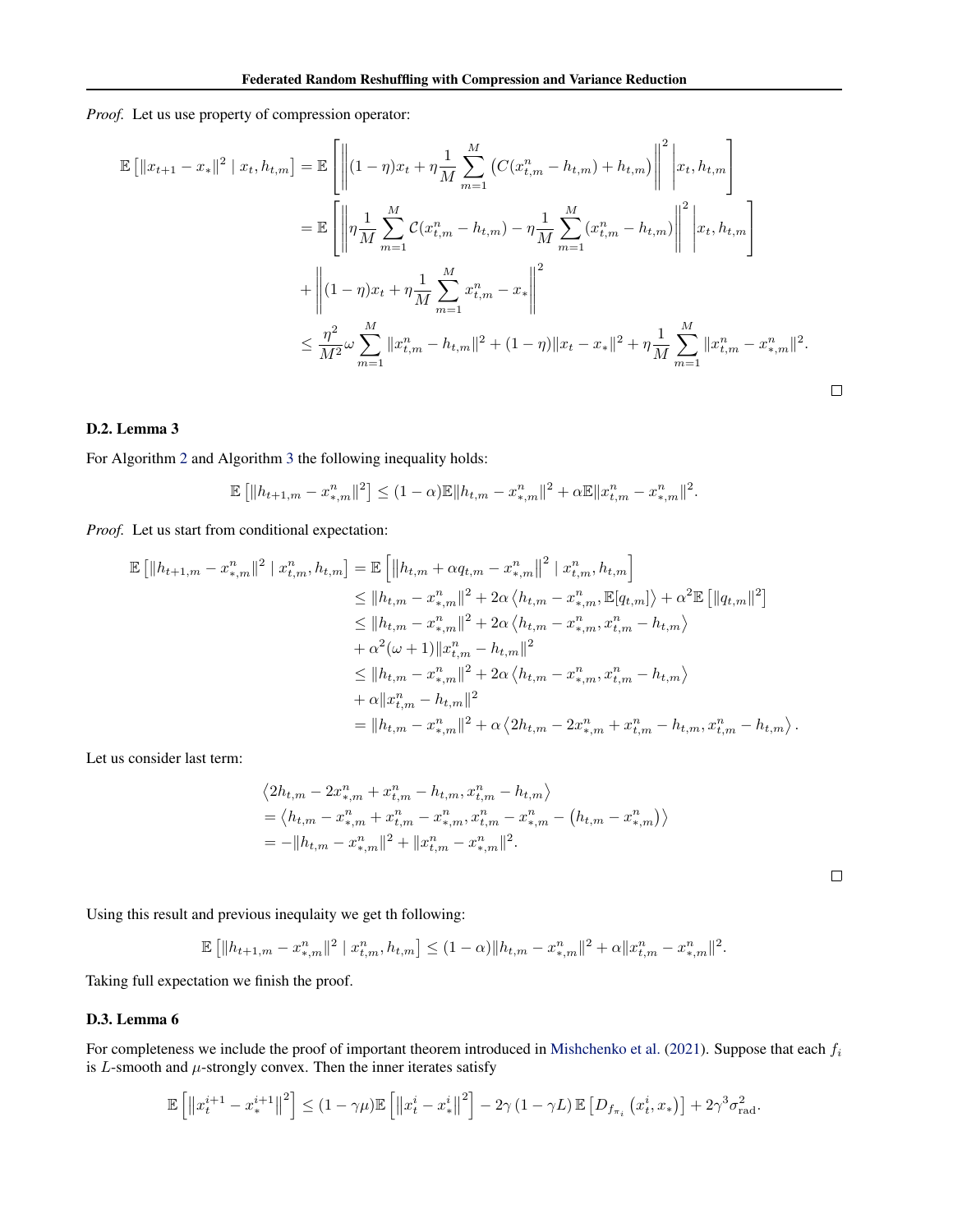*Proof.* By definition of  $x_t^{i+1}$  and  $x_*^{i+1}$ , we have

$$
\mathbb{E}\left[\left\|x_t^{i+1}-x_*^{i+1}\right\|^2\right] = \mathbb{E}\left[\left\|x_t^i-x_*^i\right\|^2\right] - 2\gamma \mathbb{E}\left[\left\langle \nabla f_{\pi_i}\left(x_t^i\right) - \nabla f_{\pi_i}\left(x_*\right), x_t^i - x_*^i\right\rangle\right] + \gamma^2 \mathbb{E}\left[\left\|\nabla f_{\pi_i}\left(x_t^i\right) - \nabla f_{\pi_i}\left(x_*\right)\right\|^2\right].
$$

Note that the third term can be bounded as

$$
\left\|\nabla f_{\pi_i}\left(x_t^i\right)-\nabla f_{\pi_i}\left(x_t^i\right)\right\|^2 \leq 2L \cdot D_{f_{\pi_i}}\left(x_t^i, x_*\right).
$$

Using the three-point identity we get

$$
\left\langle \nabla f_{\pi_i} \left( x_t^i \right) - \nabla f_{\pi_i} \left( x_* \right), x_t^i - x_*^i \right\rangle = D_{f_{\pi_i}} \left( x_*^i, x_t^i \right) + D_{f_{\pi_i}} \left( x_t^i, x_* \right) - D_{f_{\pi_i}} \left( x_*^i, x_* \right).
$$

Combining these bounds we have

$$
\mathbb{E}\left[\left\|x_t^{i+1}-x_*^{i+1}\right\|^2\right] \leq \mathbb{E}\left[\left\|x_t^{i}-x_*^{i}\right\|^2\right] - 2\gamma \cdot \mathbb{E}\left[D_{f_{\pi_i}}\left(x_*^{i}, x_t^{i}\right)\right] + 2\gamma \cdot \mathbb{E}\left[D_{f_{\pi_i}}\left(x_*^{i}, x_*\right)\right] - 2\gamma \left(1 - \gamma L\right) \mathbb{E}\left[D_{f_{\pi_i}}\left(x_t^{i}, x_*\right)\right].
$$

Using  $\mu$ -strong convexity of  $f_{\pi_i}$ , we derive

$$
\frac{\mu}{2}\left\|x_t^i - x_*^i\right\|^2 \leq D_{f_{\pi_i}}\left(x_*^i, x_t^i\right).
$$

Using definition of shuffling radius we have

$$
\mathbb{E}\left[D_{f_{\pi_i}}\left(x_*^i, x_*\right)\right] \le \max_{i=1,\dots,n-1} \mathbb{E}\left[D_{f_{\pi_i}}\left(x_*^i, x_*\right)\right] = \gamma^2 \sigma_{\text{rad}}^2.
$$

Putting all bounds together we get result.

## D.4. Proof of Theorem [3](#page-4-0)

*Proof.* Let us define the Lyapunov function:

$$
\Psi_t = \|x_t - x_*\|^2 + \frac{4\eta^2 \omega}{\alpha M} \frac{1}{M} \sum_{m=1}^M \|h_{t,m} - x_{*,m}^n\|^2.
$$

Now we use Lemma 2 and Lemma 3:

$$
\mathbb{E} \left[ \Psi_{t+1} \right] = \mathbb{E} \| x_{t+1} - x_* \|^2 + \frac{4\eta^2 \omega}{\alpha M} \frac{1}{M} \sum_{m=1}^M \mathbb{E} \left\| h_{t+1,m} - x_{*,m}^n \right\|^2
$$
  
\n
$$
\leq \frac{2\eta^2}{M^2} \omega \sum_{m=1}^M \mathbb{E} \| x_{t,m}^n - x_{*,m}^n \|^2 + \frac{2\eta^2}{M^2} \omega \sum_{m=1}^M \mathbb{E} \| h_{t,m} - x_{*,m}^n \|^2 + (1 - \eta) \mathbb{E} \| x_t - x_* \|^2
$$
  
\n
$$
+ \eta \frac{1}{M} \sum_{m=1}^M \mathbb{E} \| x_{t,m}^n - x_{*,m}^n \|^2 + \frac{4\eta^2 \omega}{\alpha M} (1 - \alpha) \sum_{m=1}^M \mathbb{E} \| h_{t,m} - x_{*,m}^n \|^2 + \frac{4\eta^2 \omega}{\alpha M} \alpha \sum_{m=1}^M \mathbb{E} \| x_{t,m}^n - x_{*,m}^n \|^2.
$$

Using Lemma 6 and Theorem 2 from [Mishchenko et al.](#page-8-0) [\(2021\)](#page-8-0) we have

$$
\mathbb{E}\left[\Psi_{t+1}\right] \leq \frac{4\eta^2 \omega}{\alpha M} \left(1 - \frac{\alpha}{2}\right) \frac{1}{M} \sum_{m=1}^M \mathbb{E}\left\|h_{t,m} - x_{*,m}^n\right\|^2 + \left(1 - \eta + \eta(1 - \gamma\mu)^n + \frac{6\eta^2 \omega}{M}(1 - \gamma\mu)^n\right) \mathbb{E}\|x_t - x_*\|^2
$$

$$
+ \left(\alpha + \eta + \frac{2\eta^2 \omega}{M}\right) 2\gamma^3 \sigma_{rad}^2 \left(\sum_{j=0}^{n-1} (1 - \gamma\mu)^j\right)
$$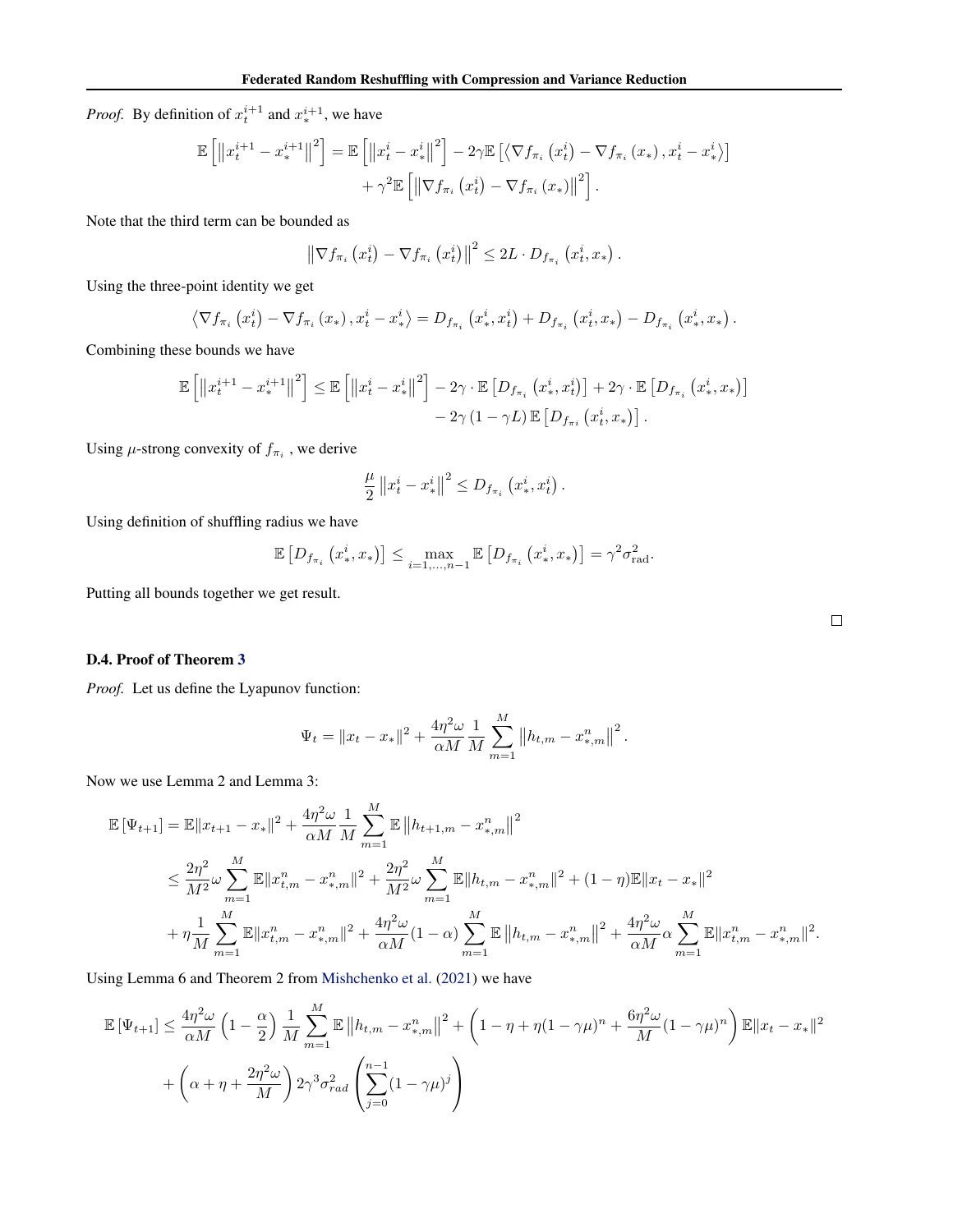Using the condition  $\eta \leq \min\left(1, \frac{(1-(1-\gamma\mu)^n)M}{12\omega(1-\gamma\mu)^n}\right)$  $\frac{1-(1-\gamma\mu)^n M}{12\omega(1-\gamma\mu)^n}$  we have

$$
\mathbb{E}\left[\Psi_{t+1}\right] \leq \max\left(1 - \frac{\alpha}{2}, 1 - \frac{\eta\left(1 - (1-\gamma\mu)^n\right)}{2}\right) \mathbb{E}\left[\Psi_t\right] + \left(\alpha + \eta + \frac{2\eta^2\omega}{M}\right) 2\gamma^3\sigma_{rad}^2 \left(\sum_{j=0}^{n-1} (1-\gamma\mu)^j\right)
$$

Note that we have the following inequality:

$$
1 - \gamma \mu \le 1 - \frac{1}{2}\eta \left(1 - (1 - \gamma \mu)^n\right) - \gamma \mu \le -\frac{1}{2}\eta \left(1 - (1 - \gamma \mu)^n\right) \gamma \mu \ge \frac{1}{2}\eta \left(1 - (1 - \gamma \mu)^n\right).
$$

We have it since  $0 < \eta \le 1$  and  $n > 1$ , so we have

$$
\gamma \mu \ge \frac{1}{2} \left( 1 - (1 - \gamma \mu)^n \right)
$$
  

$$
\gamma \mu \ge \frac{1}{2} \left( 1 - (1 - \gamma \mu) \right)
$$
  

$$
1 \ge \frac{1}{2}.
$$

Unrolling this recursion finishes the proof.

#### Lemma 4

For completeness we include the proof of important theorem introduced in [Malinovsky et al.](#page-7-0) [\(2021\)](#page-7-0). Suppose that the functions  $f_1, \ldots, f_n$  are  $\mu$ -strongly convex and L-smooth. Fix constant  $0 < \delta < 1$ . If the stepsize satisfies  $\gamma \leq \frac{\delta}{L} \sqrt{\frac{\mu}{2nL}}$ and if number of functions is sufficiently big:

$$
n > \log\left(\frac{1}{1 - \delta^2}\right) \cdot \left(\log\left(\frac{1}{1 - \gamma\mu}\right)\right)^{-1}
$$

and

$$
\delta^2 \le (1 - \gamma \mu)^{\frac{n}{2}} \left( 1 - (1 - \gamma \mu)^{\frac{n}{2}} \right).
$$
  

$$
\mathbb{E} \left[ \|x_t^n - x_*^n\|^2 \right] \le (1 - \gamma \mu)^{\frac{n}{2}} \mathbb{E} \left[ \|x_t - x_*\|^2 \right],
$$

then we have

$$
\mathbb{E}\left[\left\|x_{t}^{n}-x_{*}^{n}\right\|^{2} | x_{t}\right] \leq (1-\gamma\mu)^{n} \left\|x_{t}-x_{*}\right\|^{2} + \frac{\gamma^{3} L n}{2} \sigma_{*}^{2} \left(\sum_{i=0}^{n-1} (1-\gamma\mu)^{i}\right)
$$

*Proof.* We start from Theorem 1 in [Mishchenko et al.](#page-8-0) [\(2020\)](#page-8-0):

$$
\mathbb{E}\left[\left\|x_{t}^{n}-x_{*}^{n}\right\|^{2} | x_{t}\right] \leq (1-\gamma\mu)^{n} \|x_{t}-x_{*}\|^{2}+\frac{\gamma^{3}Ln}{2}\sigma_{*}^{2}\left(\sum_{i=0}^{n-1}(1-\gamma\mu)^{i}\right)
$$

Using property of geometric progression we can have an upper bound  $\sum_{i=0}^{n-1} (1 - \gamma \mu)^i \le \frac{1}{\gamma \mu}$ :

$$
\mathbb{E}\left[\|x_t^n - x_*^n\|^2 \mid x_t\right] \le (1 - \gamma \mu)^n \|x_t - x_*\|^2 + \frac{\gamma^2 Ln}{2\mu} \sigma_*^2.
$$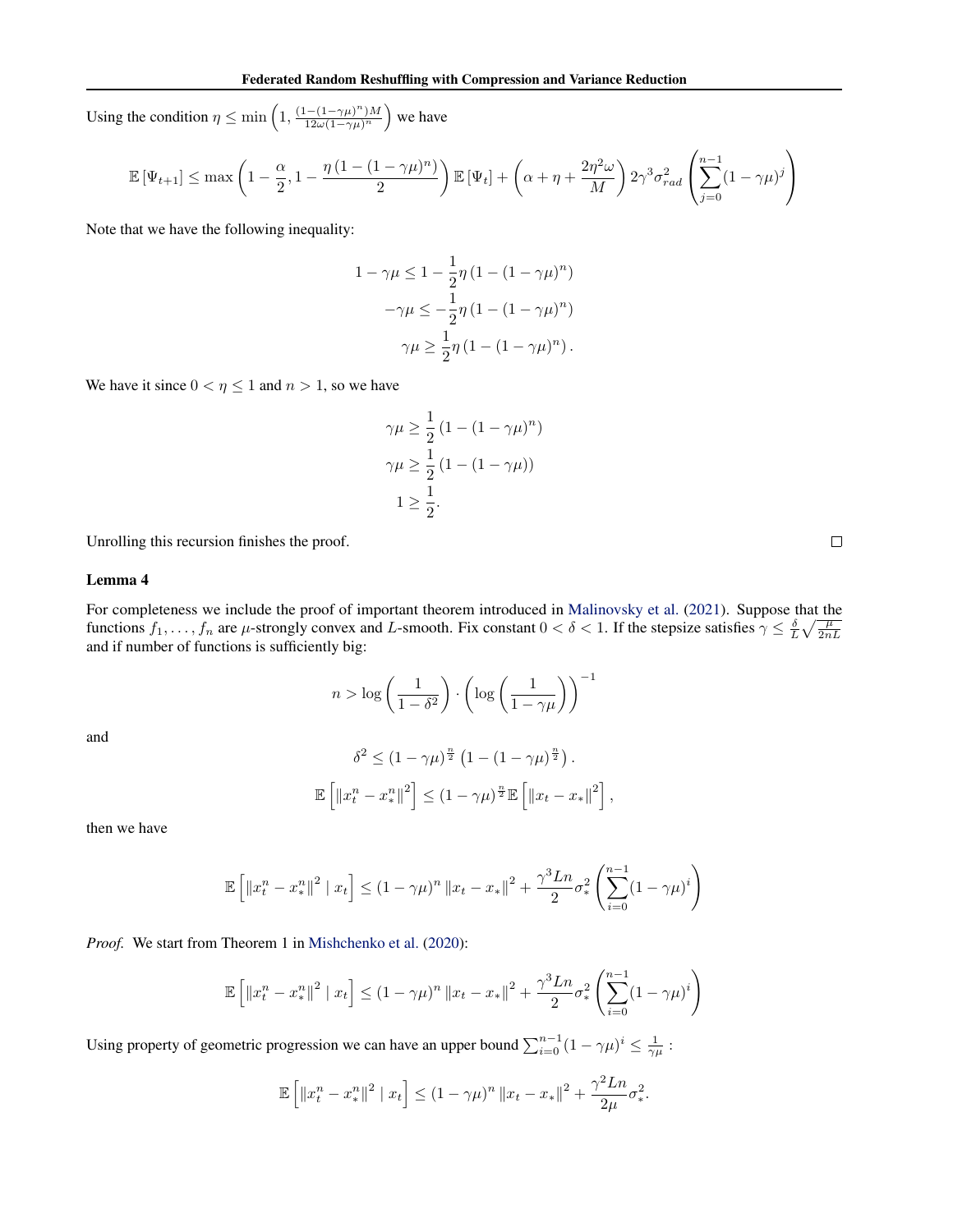Using Lemma 1 in [Malinovsky et al.](#page-7-0) [\(2021\)](#page-7-0) we get

$$
\mathbb{E}\left[\left\|x_{t}^{n}-x_{*}^{n}\right\|^{2} | x_{t}\right] \leq \left( (1-\gamma\mu)^{n}+\frac{2\gamma^{2}L^{3}n}{\mu}\right) \|x_{t}-x_{*}\|^{2}.
$$

Let us use  $\gamma \leq \frac{\delta}{L} \sqrt{\frac{\mu}{2nL}}$ . To get convergence we need

$$
(1 - \gamma \mu)^n + \delta^2 < 1.
$$

This leads to the following inequality:

$$
n > \log\left(\frac{1}{1-\delta^2}\right) \cdot \left(\log\left(\frac{1}{1-\gamma\mu}\right)\right)^{-1}.
$$

Also assume

$$
\delta^2 \le (1 - \gamma \mu)^{\frac{n}{2}} \left( 1 - (1 - \gamma \mu)^{\frac{n}{2}} \right)
$$

.

Putting this into bound finishes the proof.

#### D.5. Lemma 5

For completeness we include the proof of important lemma introduced in [Malinovsky et al.](#page-7-0) [\(2021\)](#page-7-0).

Assume that each  $f_i$  is L-smooth and convex. If we apply the linear perturbation reformulation [6,](#page-5-0) then the variance of reformulated problem satisfies the following inequality:

$$
\tilde{\sigma}_*^2 \le 4L^2 \|y_t - x_*\|^2.
$$

*Proof.*

$$
\tilde{\sigma}_{*}^{2} = \frac{1}{n} \sum_{i=1}^{n} \left\| \nabla f_{i} \left( x_{*} \right) - \nabla f_{i} \left( y_{t} \right) + \nabla f \left( y_{t} \right) - \nabla f \left( x_{*} \right) \right\|^{2}
$$

Using Young's inequality we have

$$
\tilde{\sigma}_{*}^{2} \leq \frac{1}{n} \sum_{i=1}^{n} \left( 2 \left\| \nabla f_{i} \left( y_{t} \right) - \nabla f_{i} \left( x_{*} \right) \right\|^{2} + 2 \left\| \nabla f \left( y_{t} \right) - \nabla f \left( x_{*} \right) \right\|^{2} \right)
$$
\n
$$
\leq \frac{1}{n} \sum_{i=1}^{n} 4L_{i} D_{f_{i}} \left( y_{t}, x_{*} \right) + \frac{1}{n} \sum_{i=1}^{n} 4LD_{f} \left( y_{t}, x_{*} \right)
$$
\n
$$
\leq 4LD_{f} \left( y_{t}, x_{*} \right) + 4LD_{f} \left( y_{t}, x_{*} \right)
$$
\n
$$
= 8LD_{f} \left( y_{t}, x_{*} \right)
$$
\n
$$
\leq 4L^{2} \left\| y_{t} - x_{*} \right\|^{2}
$$

 $\Box$ 

#### D.6. Proof of Theorem [4](#page-5-0)

The proof is similar to the proof of [3.](#page-4-0)

*Proof.* Let us define the Lyapunov function:

$$
\Psi_t = \|x_t - x_*\|^2 + \frac{4\eta^2 \omega}{\alpha M} \frac{1}{M} \sum_{m=1}^M \|h_{t,m} - x_{*,m}^n\|^2.
$$

 $\Box$